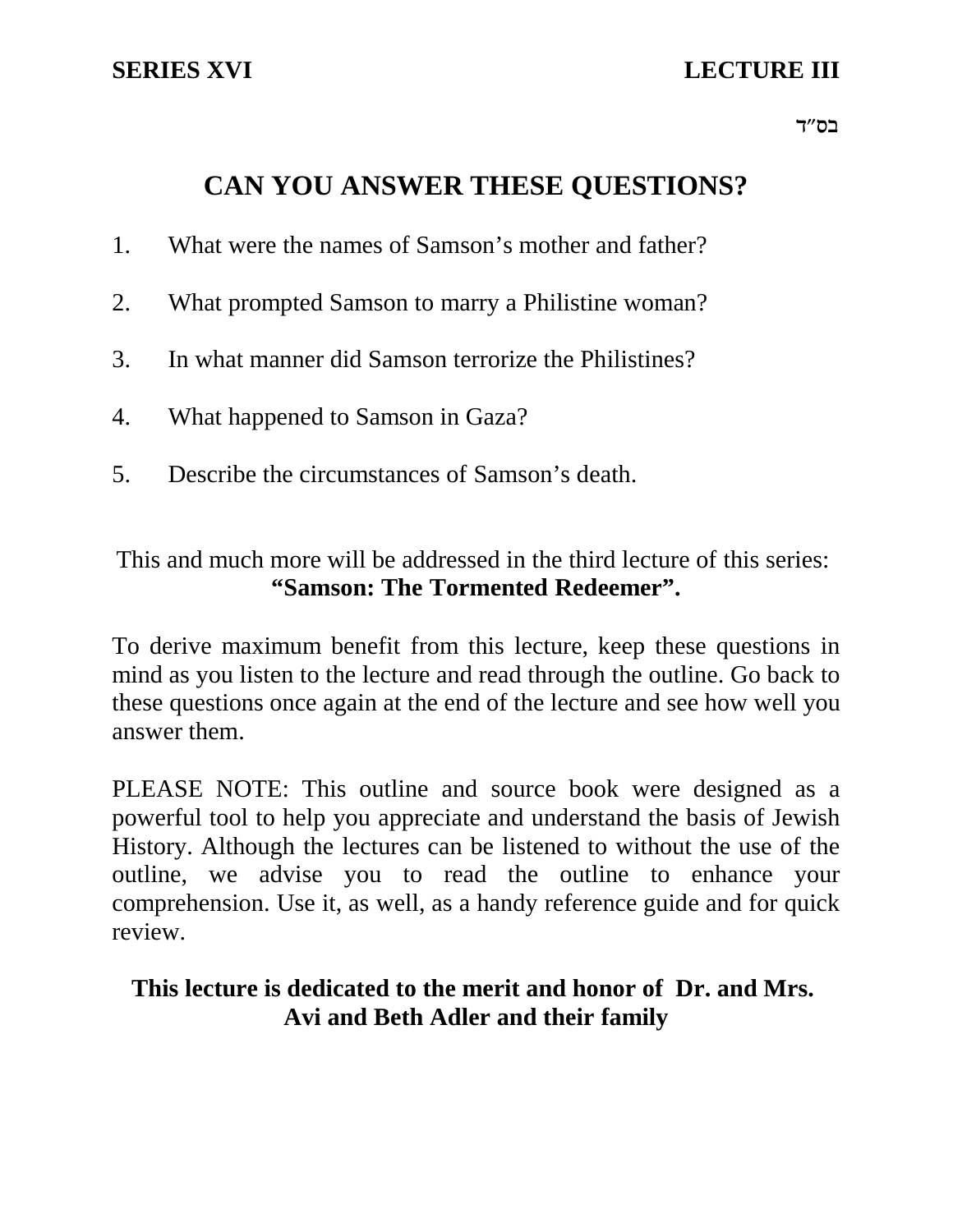### THE EPIC OF THE ETERNAL PEOPLE Presented by Rabbi Shmuel Irons

### Series XVI Lecture #3

### **SAMSON: THE TORMENTED REDEEMER**

#### $\mathbf{I}$ . Samson and His First Encounter with the Philistines

 $A_{\cdot}$ 

וַתֵּלֶד הָאִשָּׁה בֵּן וַתִּקְרָא אֶת שְׁמֹוֹ שִׁמְשׁוֹן וַיִּגְדַּל הַנַּעַר וַיְבְרְכֵהוּ ד׳: וַתְּהֶל רוּחַ ד׳ לְפַעֲמוֹ בְּמַחֲנֵה  $(1)$ .<br>דַן בֵּין צַרְעַה וּבִין אשׁתּאל: שופטים יג:כד-כה

And the woman bore a son, and called his name Samson; and the child grew, and the L-rd blessed him. And the spirit of the L-rd began to stir him in Mahaneh Dan, between Zorah and **Eshtaol.** Judges 13:24-25

ותחל רוח ד' וגו' ־ א"ר חמא בר' חנינא: חלתה נבואתו של יעקב אבינו, דכתיב: (בראשית  $(2)$ מט) יהי דן נחש עלי דרך. לפעמו במחנה דן ־ א"ר יצחק דבי רבי אמי: מלמד, שהיתה שכינה מקשקשת לפניו כזוג, כתיב הכא: לפעמו במחנה דן, וכתיב התם: (שמות כח) פעמון ורימון. בין צרעה ובין אשתאול ־ אמר ר' אסי: צרעה ואשתאול שני הרים גדולים היו, ועקרן שמשון וטחנן זה בזה. סוטה ט:

"And the spirit of the L-rd began (vatohel), etc." (Judges 13:15) R. Hama b. Hanina said: Yaakov's prophecy became fulfilled *(haltha)*, as it is written *(Genesis 49:17)*, "Dan shall be a serpent in the way [an adder in the path, that bites the horse heels, so that his rider shall fall backward. I have waited for your salvation, O L-rd."] "To stir him (lefa'amo) in Mahaneh-Dan." (ibid.) R. Yitzchak of the Yeshiva of R. Ammi said: This teaches that the Shechinah kept ringing in front of him like a bell; it is written here to stir him [lefa'amo] in Mahaneh-Dan, and it is written elsewhere (Exodus 28:34), "A golden bell [pa'amon] and a pomegranate." Between Zorah and Eshtaol (ibid.) R. Assi said: Zorah and Eshtaol are two great mountains, and Samson uprooted them and ground one against the other. Sota 9b

 $\mathbf{B}$ 

וַיֹּסְפוּ בִּנֵי יִשְׂרָאֵל לַעֲשׂוֹת הַרַע בִּעֵינֵי ד׳ וַיִּתְּנֵם ד׳ בִּיַד פִּלְשָׁתִים אַרְבַּעִים שַׁנַה: שופטים יג:א  $(1)$ 

And the people of Israel did evil again in the sight of the L-rd; and the L-rd delivered them into the hand of the Philistines forty years. **Judges 13:1** 

(תהלים סח) בזר עמים קרבות יחפצו, מי גרם להם לישראל שיתפזרו לבין אומות העולם ־  $(2)$ קריבות שהיו חפצין בהן. פסחים קיח:

(Psalms 68: 27:31) "He has scattered the people that delight in approaches." what caused Israel to be scattered among the nations? The approaches [to the nations] which they desired. Pesachim 118b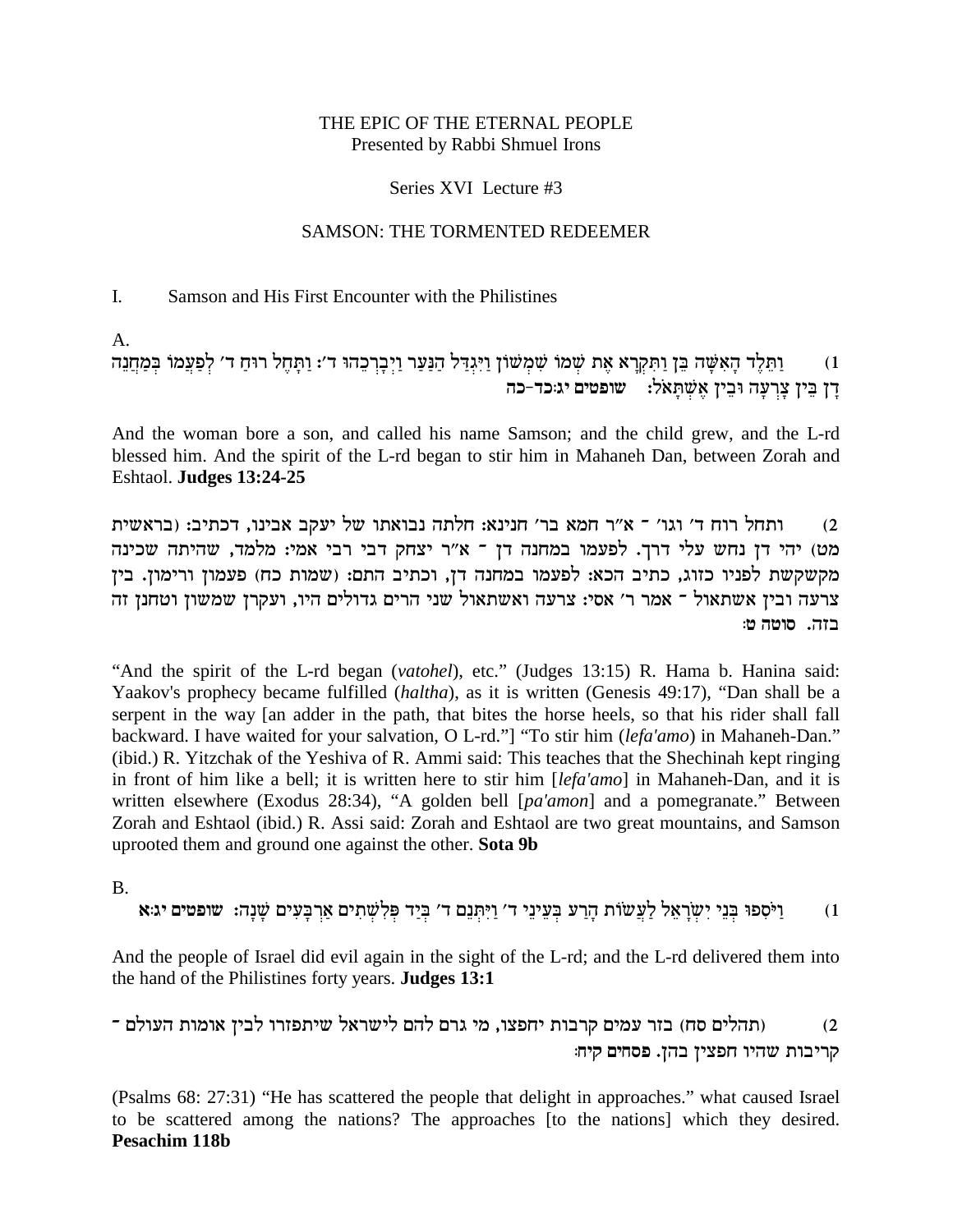יהי דן נחש עלי דרך שפיפון, כל החיות מהלכות זוגות זוגות והנחש אינו מהלך בדרך אלא  $(3)$ יחידי, ד"א יהי דן נחש עלי דרך, כשם שהנחש נקמן כך היה שמשון, שנאמר (שופטים טז) ואנקמה נקם אחת. בראשית רבה פרשה צטויב

(Genesis 49:17), "Dan shall be a serpent in the way [an adder in the path]." All other animals travel in groups. The snake travels only alone. Another explanation of the verse, "Dan shall be a serpent in the way": Just as a snake is revengeful, so too was Shimshon, as it says (Judges 16:28), "May I be at once avenged [of the Philistines for my two eyes]." Midrash Bereishis **Rabbah Parshah 99:12** 

```
ושופטים יג) ויגדל הנער ויברכהו ד׳ ־ במה ברכו? אמר רב יהודה אמר רב: שברכו באמתו,
                                                                         (4)אמתו כבני אדם וזרעו כנחל שוטף. סוטה י.
```
"And the child grew, and the L-rd blessed him." (Judges 13:14) Wherewith did He bless him? Rav Yehudah said in the name of Rav: He blessed him through his male organ. It was like that of other men but his seed [flowed] like a fast-flowing stream. Sota 10a

גלוי היה לפני הקב"ה ששמשון היה הולך אחר עיניו לפיכך הזהירו בנזיר שלא יהיה שותה  $(5)$ יין לפי שהיין מביא לידי זמה ומה בזמן שהיה נזיר הלך אחר עיניו אילו היה שותה לא היה לו תקנה לעולם מרוב שהיה רודף אחר זמה. במדבר רבה פרשה יה

It was revealed before the Holy One, blessed be He, that Shimshon was wont to go after his eyes. For that reason, in order to prevent him from drinking wine, which brings to licentiousness, he admonished him to become a Nazarite. Now, look how [he compromised himself and] went after his eyes, even in his state of being a Nazarite! Imagine what would happen had he actually drunk wine? He wouldn't have remained with any redeeming quality, since he was wont to pursue licentiousness. Midrash Bamidbar Rabbah Parshah 10:5

יהי דן נחש עלי דרך, מה נחש זה מצוי בין הנשים, כך שמשון בן מנוח מצוי בין הנשים.  $(6)$ בראשית רבה פרשה צחייד

(Genesis 49:17), "Dan shall be a serpent in the way [an adder in the path]." Just as a snake is found amongst women, so too, Shimshon, the son of Manoah, was found amongst women. Midrash Bereishis Rabbah Parshah 98:14

C.

וירד שמשון תמנתה וירא אשה בתמנתה מבנות פלשתים: חיעל ויגד לאביו ולאמו ויאמר אשה רַאִיתִי בתמנתה מבנות פלשתים ועתה קחו אותה לי לאשה: ניאמר לו אביו ואמו האין בבנות אחיד ובכל עמי אשה כי אתה הולך לקחת אשה מפלשתים הערלים ויאמר שמשון אל אביו אותה קח לי כי היא יַשְׁרָה בְעֵינַי: וְאָבִיו וְאָמּוֹ לֹא יַדְעוּ כִּי מֵד׳ הִיא כִּי תֹאֲנָה הוּא מְבַקֵּשׁ מִפְּלְשָׁתִּים וּבָעֵת הַהִיא פלשתים משלים בישראל: שופטים יד:א-ד

And Samson went down to Timnath, and saw a woman in Timnath of the daughters of the Philistines. And he came up, and told his father and his mother, and said, I have seen a woman in Timnath of the daughters of the Philistines; now therefore get her for me as my wife. Then his father and his mother said to him, Is there no woman among the daughters of your brothers, or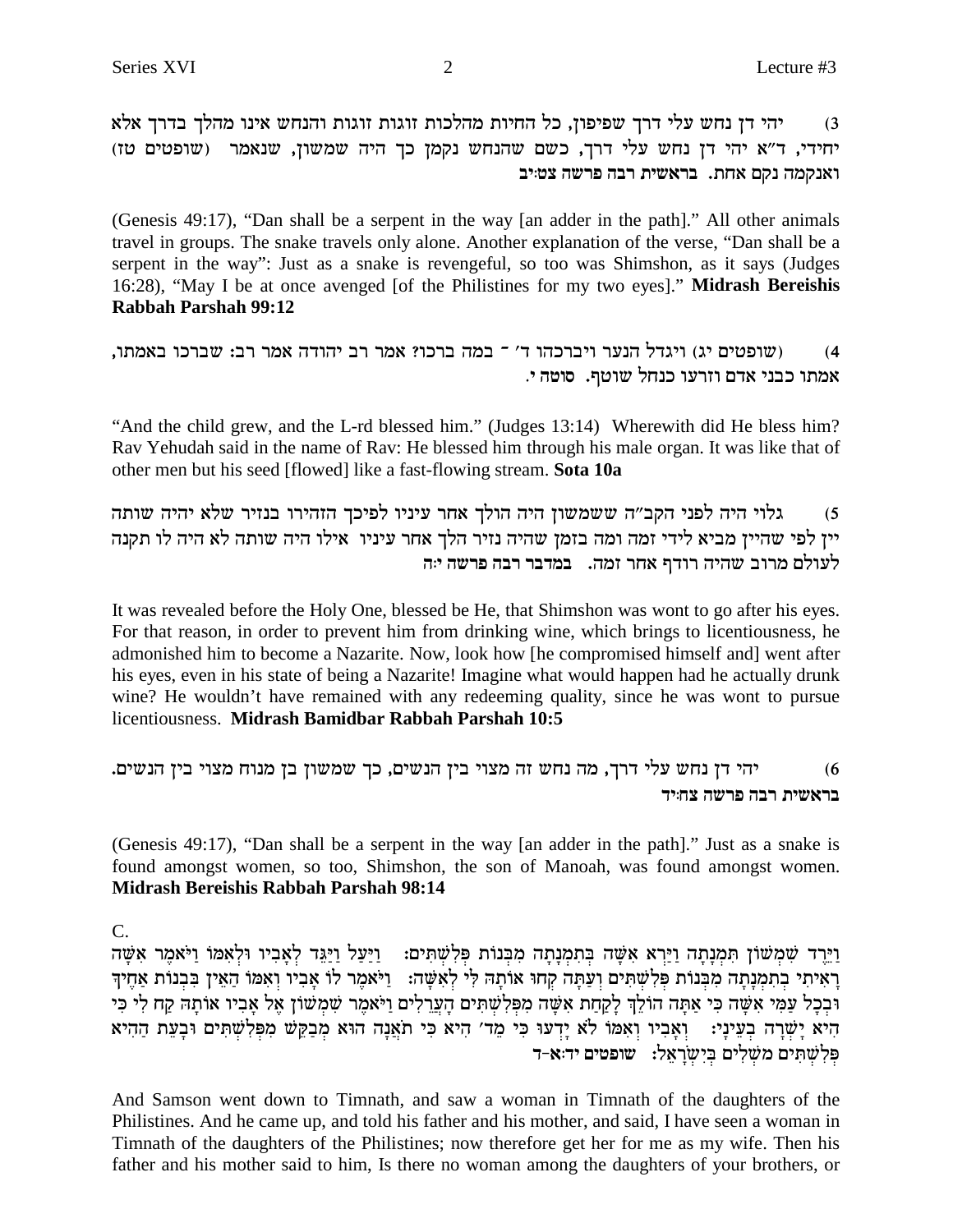among all my people, that you must take a wife from the uncircumcised Philistines? And Samson said to his father, Get her for me; for she is proper in my eyes. But his father and his mother knew not that it was from the L-rd, that He sought an occasion against the Philistines; for at that time the Philistines had dominion over Israel. **Judges 14:1-4**

D.

ת"ר: שמשון בעיניו מרד, שנאמר: (שופטים יד) ויאמר שמשון אל אביו אותה קח לי כי היא ישרה בעיני, לפיכד נקרו פלשתים את עיניו, שנאמר: (שופטים טז) ויאחזוהו פלשתים וינקרו את .<br>עיניו. איני? והכתיב: (שופטים יד) ואביו ואמו לא ידעו כי מד׳ היא כי אזל מיהא בתר ישרותיה אזל. **:h dheq**

The Rabbis taught: Shimshon rebelled with his eyes, as it says (Judges 14:3), "And Samson said to his father, Get her for me; for she is proper in my eyes." Consequently, the Philistines gouged out his eyes, as it says (Judges 16:21), "But the Philistines took him, and took out his eyes." But this is not so [that he committed a crime], for it says (ibid. 14:4), "But his father and his mother knew not that it was from the L-rd." When he went [to choose a wife], however, he was following his own sense of propriety. **Sota 9b**

l` oeyny xn`ie 'py **epnn rxtp ea eiptl d`bzpy dna** xeabd oeynya `ven dz` oke (2 .<br>אביו אותה קח לי כי היא ישרה בעיני ואומר ואביו ואמו לא ידעו כי מד' וגו' (שופטים יד:ג-ד) .<br>וכתיב ויאחזוהו פלשתים וינקרו את עיניו ויורידו אותו עזתה . מכילתא בשלח - שירה פרשה ב

Similarly, we find regarding Shimshon HaGibbor (the mighty), that he was punished through that which he prided himself, as it says (Judges 14:3), "And Samson said to his father, Get her for me; for she is proper in my eyes." And it says (ibid. 4), "But his father and his mother knew not that it was from the L-rd, etc." And it is written (ibid. 16:21), "But the Philistines took him, and took out his eyes."**Mechilta Beshalach - Shira Parshah 2**

3) ריש לתמוה היאך מי שצוה עליו הבורא ית' להיות קדושתו מן הבטן איך נטמא בבנות הפלשתים והנראה בזה כי הנשים אשר לקח בתמנה ובעזה ובנחל שורק גייר אותן והשיבן לדת ישראל כי חלילה משופט ישראל ומושיעם להתחתן בפלשתים ועובר על לאו דלא תתחתן בם אשר חמור מאד ומביא את האדם לידי כפירה בבורא ית' ויתעלה כמו שאמר כי יסיר את בנך מאחרי ולא נמצא בכתוב שנענש על זה ולא נאמר עליו שעשה רע בעיני ד' והיה הבורא יתעלה מצליחו בכל  $\dot{\tau}$ אשר יפנה וכן אמר הכתוב כי מד׳ היא כלומר לקחתו אשה מבנות פלשתים מד׳ היתה ורצון הא ית' היה בזה כי בודאי היה מגייר אותן ומשיבן אל דת ישראל ואף על פי כן סבה היתה מאת השם לקחת אשה מפלשתי׳ להנקם בהם כי נראה כי ישראל שבאותו הדור לא היו יריאים השם כל כך .<br>שיושיעם תשועה שלימה מיד פלשתים כי כל ימי שמשון היו מושלים פלשתים בישראל כי מה שאמר הכתוב ויתנם ד׳ ביד פלשתים ארבעים שנה עשרים של שמשון בכללם על כרחך לפי חשבון  $\,$ השנים ולא היו ישראל נלחמים בהם כי אם שמשון לבדו ולפיכך לא היה לפלשתים טענה להלחם בישראל מפני שמשון כי לא היה ברשותם והוא לבדו היה עושה הרעות בפלשתים ועם פלשתים היה שוכן בעוד שהיה מריע להם ומיראתם אותו גם כן היו נמנעים מלהלחם בישראל לפיכך כשבקשוהו פלשתים מבני יהודה כשהלך לסלע עיטם מסרוהו להם וכן עדת דבורים בגויית האריה ודבש וכן היות אשת שמשון למרעהו הכל סבה להנקם מפלשתים יתברך הא–ל אשר לו נתכנו עלילות וסבות ומאתו הכל אבל עונש נקירת עיניו לפי שאמר ותישר בעיני שמשון ואמר אותה קח לי כי היא ישרה בעיני ידמה כי חשק בה ליופיה וכן באחרות אשר חשק ולקח לתאותו אליהן והנה הפסי׳ כוונתו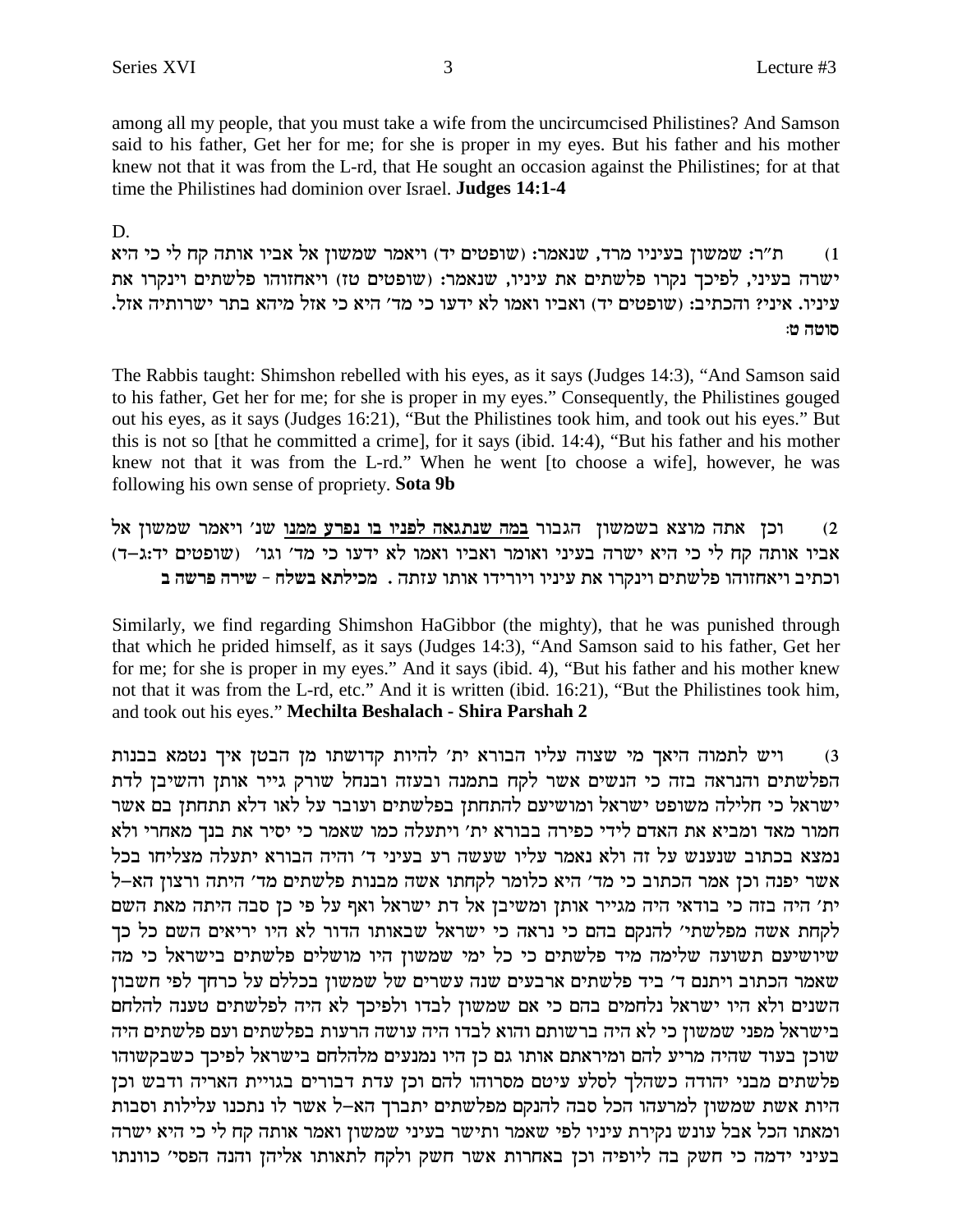הראשונה הטובה שהיתה רצון הא-ל כמו שכתוב כי מה' היתה כי תואנה הוא מבקש מפלשתים נראה לי בתחילה היתה כוונתו לטובה לבקש תואנה מפלשתים ואחר כך גברה עליו התאוה בראותו אותה וישרה בעיניו והפסיד כונתו הא–להית בכוונתו הגופנית הבהמית אשר התערבה בה ולפיכך נענש ונקרו פלשתים את עיניו מדה כנגד מדה ורז"ל אמרו כן אף על גב דכתיב כי מד' היא כי אזל מיהא בתר ישרותיה אזל ואף על פי כן עזרוהו מן השמים ונקם נקמת עיניו מפלשתים: רד״ק שופטים **פרק יג פסוק ד** 

One wonders, how is possible that someone who was commanded by the Creator to become sanctified from the womb would become defiled by the daughters of the Philistines? The correct approach seems to be that women that he took in Timnah, Gaza and Nahal Sorek were first converted and embraced the Jewish religion. G-d forbid that the Judge of Israel and their Savior should intermarry with the Philistines and violate the prohibition (Deuteronomy 7:3), "And you shall not make marriages with them," a very grevious sin which leads the person to deny the Creator, as it says (ibid 4), " For they will turn away your son from following Me, [that they may serve other gods]." There is no evidence that Shimshon was ever punished for this [sin]. There is no statement regarding him that, "he did evil in the eyes of G-d." The Creator blessed him with success in all of his endeavors. Similarly, it says (Judges 14:4), ". . . it was from the L-rd." In other words, his taking a woman from the daughters of the Philistines was planned by G-d and fulfilled His will, and therefore he certainly converted them and prevailed upon them to embrace the Jewish religion. Even though [they willfully converted,] it was the fulfillment of G-d's plan that Shimshon take a Philistine wife in order to take revenge upon them, as Israel during that period did not [adequately] fear G-d and weren't worthy of being completely saved from the Philistines. Consequently, the Philistines dominated over Israel during the lifetime of Shimshon. According to the chronology, the forty years of Philistine domination must have included the tweny years of the Judgeship of Shimshon. Israel did not battle with them during this period. Shimshon did it by himself. Consequently, the Philistines had no excuse to battle Israel because of Shimshon, as he wasn't under their control and he, by himself, perpetrated all the evils against the Philistines and all the while was living with them. And because of their fear of him, the Philistines were reluctant to go to war against Israel. As a result, when the Philistines asked of the members of Yehudah to go to the rock of Etam, they handed him over to them. Similarly, the [incidents with the] swarm of bees in the body of the lion and the honey and when the wife of Shimshon was given over to his companion, were all reasons for Shimshon to seek revenge from the Philistines. This was all brought about by G-d, who is the prime mover and cause of all events. - The punishment of taking out the eyes, however, was because she was proper in Shimshon's eyes, and he said [to his parents, (Judges 14:3)] "Get her for me; for she pleases me well (lit. she is proper in my eyes.)" It seems that he desired her because of her beauty. Similarly, he desired the other [Philistine women] and took them to fulfill his personal desires. Behold, [by doing so,] he forfeited [the reward] of his primary motivation, which was positive, i.e. [to fulfill] G-d's desire, as it says (Judges 14:4), "it was from the L-rd, that He sought an occasion against the Philistines." It seems to me that his motivation was positive, i.e. to find an excuse [to avenge the evils of] the Philistines. Afterwards, though, his desire overcame him, when he saw her and found her pleasing (lit. proper) and he forfeited [the reward of] his G-dly motivation through his physical animal motivation which merged together with it. For that reason, he was punished, measure for measure. Our Sages said that although it was decreed by G-d, Shimshon, himself, sinned by going after what he deemed to be proper. Despite this, He was helped by Heaven and extracted revenge from the Philistines for taking out his eyes. **Radak, Judges 13:4**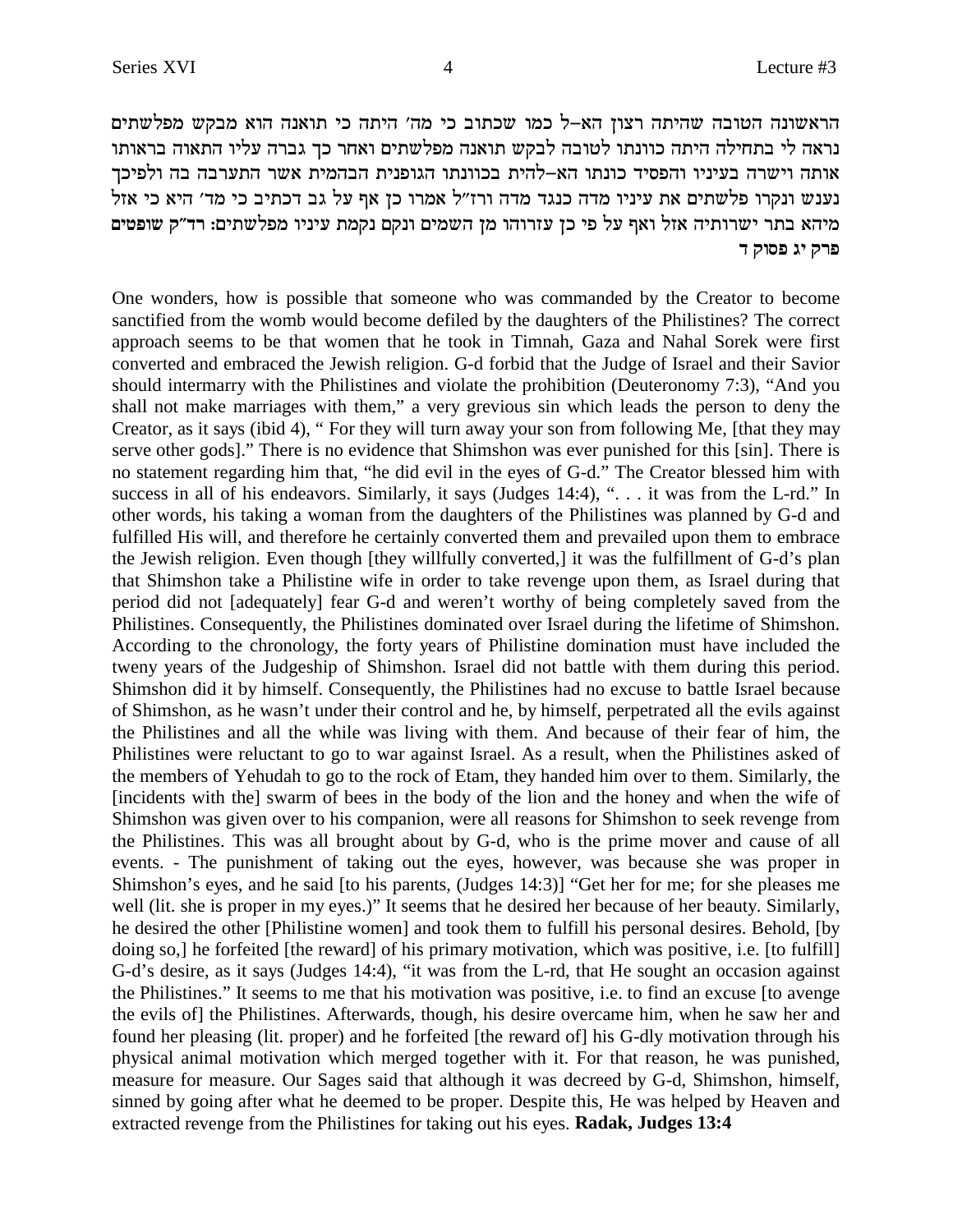שמשון הלך אחרי עיניו כו' תני רבי אומר לפי שתחילת קלקלתו בעזה לפיכך עונשו בעזה  $(4)$ והכתיב וירד שמשון תמנתה אמר רבי שמואל בר נחמן דרך נישואין היו. תלמוד ירושלמי מסכת סוטה פרק א ה״ח

Samson rebelled [against G-d] through his eyes etc. Rabbi taught: the beginning of his degeneration occurred in Gaza, therefore he was punished in Gaza. But behold it is written: And Samson went down to Timnah! Rabbi Shmuel bar Nachman said: There they were [properly] married, [in contradistinction of what happened in Gaza]. Yerushalmi, Sota 1:8

E.

וַיֵּרֵד שָׁמְשׁוֹן וְאַבְיו וְאִמּוֹ תִּמְנָתָה וַיָּבֹאוּ עַד כַּרְמֵי תִמְנָתָה וְהִנֵּה כִּפִיר אֲרַיוֹת שֹׂאֵג לְקְרָאתוֹ: וַתִּצְלַח עַלַיו רוּחַ ד׳ וַיְשָׁסְעָהוּ כְּשָׁסַע הַגְּדִי וּמְאוּמַה אֵין בְּיַדוֹ וְלֹא הִגְּיד לְאֲבִיו וּלְאִמּוֹ אֶת אֲשֶׁר עַשָׂה: וַיֵּרֵד וַיִּדְבֵר לַאַשָּׁה וַתִּישַׁר בִּעֵינֵי שַׁמְשׁוֹן: [וַיַּשַׁב מַיַּמִים לִקַחִתַּה וַיַּסַר לְרָאוֹת אֶת מַפִּלֶת הָאַרִיה וְהִנֵּה עַדַת דְבוֹרִים בְּגְוְיָת הָאֲרְיֶה וּדְבָשׁ: - וַיְרְדָהוּ אֶל כַּפִּיוּ וַיַּלֵךְ הָלוֹךְ וְאָכֹל וַיֵּלֵךְ אֶל אָבִיו וְאֵל אִמּוֹ וַיִּתֵּן לַהֶם וַיֹּאכֵלוּ וְלֹא הִגִּיד לָהָם כִּי מְגַוִיַּת הָאֲרִיָּה רַדָה הַדְּבַשׁ: שופטים יד:ה-ט

Then went Samson down, and his father and his mother, to Timnath, and came to the vineyards of Timnath; and, behold, a young lion roared against him. And the spirit of the L-rd came mightily upon him, and he tore him as he would have torn a kid, and he had nothing in his hand; but he told not his father or his mother what he had done. - And he went down, and talked with the woman; and she pleased Samson well (lit. and was proper in Samson's eyes). - And after a time he returned to take her, and he turned aside to see the carcass of the lion; - and, behold, there was a swarm of bees and honey in the carcass of the lion. And he took of it in his hands, and went on eating, and came to his father and mother, and he gave them, and they ate; but he did not tell them that he had taken the honey out of the carcass of the lion. Judges 14:5-9

F.

וַיֵּרֶד אֲבִיהוּ אֶל הָאִשָּׁה וַיַּעַשׂ שָׁם שְׁמְשׁוֹן מִשְׁתֵּה כִּי כֵּן יַעֲשׂוּ הַבָּחוּרִים: וַיִּהְי כִּרְאוֹתַם אוֹתוֹ וַיִּקְחוּ שלשים מרעים ויהיו אתו: ויאמר להם שמשון אחודה נא לכם חידה אם הגד תגידו אותה לי שבעת ימי המשתה ומצאתם ונתתי לכם שלשים סדינים ושלשים חלפת בגדים: נאם לא תוכלו להגיד לי ונתתם אתם לי שלשים סדינים ושלשים חליפות בגדים ויאמרו לו חודה חידתר ונשמענה: ויאמר לְהֵם מֶהָאֹכֶל יַצָא מָאֲכָל וּמֶעַז יַצָא מַתוֹק וִלֹא יַכְלוּ לְהַגִּיד הַחִידַה שָׁלֹשֶׁת יַמִים: וַיִּהִי | בִּיּוֹם הַשִּׁבִיעִי ויאמרו לאשת שמשון פתי את אישר ויגד לנו את החידה פן נשרף אותר ואת בית אביך באש הלירשנו קראתם לנו הלא: נתבך אשת שמשון עליו ותאמר רק שנאתני ולא אהבתני החידה חדת לְבְנֵי עַמִּי וְלִי לֹא הִגַּדְחַה וַיֹּאמֵר לַהְ הִנֵּה לְאֲבִי וּלְאמִי לֹא הִגַּדְחִי וְלֹךְ אֲגִיד: וַחִּבְךָ עַלְיו שַׁבְעַת הַיַּמִים אֵשֶׁר הַיָּה לַהֶם הַמִּשְׁתֵּה וַיִּהִי | בִּיּוֹם הַשִּׁבִיעִי וַיַּגֵּד לַה כִּי הֵצִיקַתְהוּ וַתַּגֵּד הַחִידָה לִבְנֵי עַמֲהּ: וַיֹּאמְרוּ לוֹ אַנְשֵׁי הָעִיר בַּיּוֹם הַשִּׁבִיעִי בִּטֵרֵם יַבֹא הַחַרְסָה מַה מַתוֹק מִדִּבָשׁ וּמֵה עַז מֵאֲרִי וַיֹּאמֵר לַהֶם לוּלֵא חֲרַשְׁתֵּם בְּעֶגְלְחִי לֹא מְצָאתֶם חִידְחִי: וַחִצְלַח עָלְיו רוּחַ ד׳ וַיֵּרֶד אַשְקְלוֹן וַיַּךְ מֵהֶם | שְלֹשִׁים אִישׁ וַיִּקְח אֶת חֲלִיצוֹתַם וַיִּתֵּן הַחֲלִיפוֹת לְמַגִּידֵי הַחִידַה וַיִּחַר אַפּוֹ וַיַּעַל בֵּית אַבִיהוּ: וַתְּהִי אֵשֶׁת שִׁמְשׁוֹן לְמֶרֶעֶהוּ אֲשֶׁר רעה לו: שופטים ידוי-כ

So his father went down to the woman; and Samson made there a feast; for the young men used to do so. - And it came to pass, when they saw him, that they brought thirty companions to be with him. And Samson said to them, I will now put a riddle to you; if you can tell me what it is within the seven days of the feast, and find it out, then I will give you thirty sheets and thirty changes of garments; But if you cannot tell me what it is, then shall you give me thirty sheets

5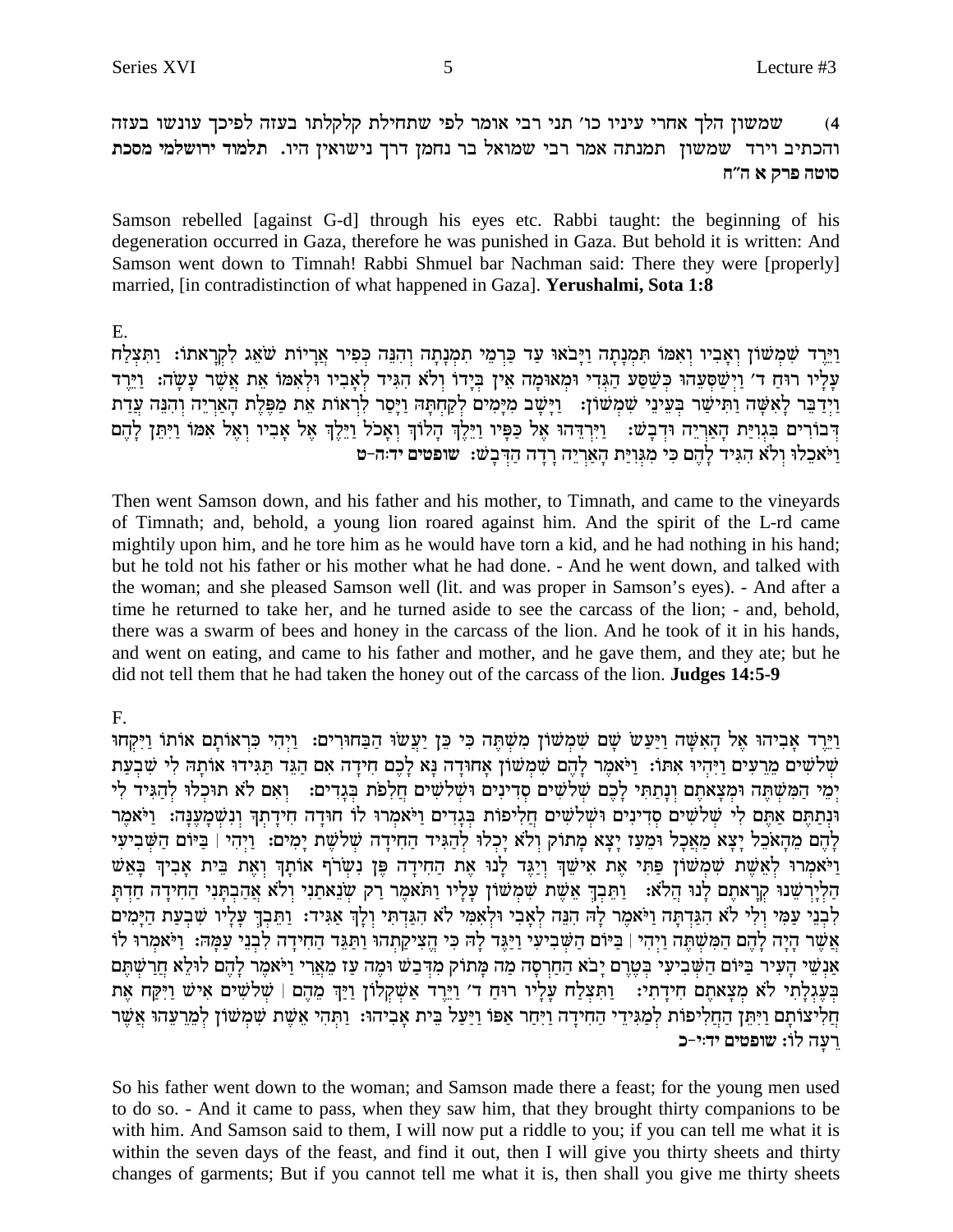and thirty changes of garments. And they said to him, Put your riddle, that we may hear it. And he said to them, Out of the eater came food, and out of the strong came sweetness. And they could not in three days tell what the riddle was. - And it came to pass on the seventh day, that they said to Samson's wife, Entice your husband, that he may tell us the riddle, lest we burn you and your father's house with fire; Have you called us to take possession of our goods? - And Samson's wife wept before him, and said, You hate me, and love me not; you have put a riddle to the sons of my people, and have not told it to me. And he said to her, Behold, I have not told it to my father nor to my mother, and shall I tell it to you? And she wept before him the seven days, while their feast lasted; and it came to pass on the seventh day, that he told her, because she pressed him hard; and she told the riddle to her people. And the men of the city said to him on the seventh day before the sun went down, What is sweeter than honey? and what is stronger than a lion? And he said to them, If you had not plowed with my heifer, you would not have found out my riddle. And the spirit of the L-rd came upon him, and he went down to Ashkelon, and slew thirty men of them, and took their booty, and gave change of garments to those who had told the riddle. And his anger was kindled, and he went up to his father's house. And Samson's wife was given to his companion, who was his friend. **Judges 14:10-20**

II. Samson Takes Revenge

A.

iY¶ Wß `¶ l`§ d`®oa`® xn§ `oIe© miG¶ r¶ ic¶bß A¶ FYWß `¶ z`§ oFWnß W¶ cowtß I¶e© miH¶ g¶ xiv¶ wß in• iA¶ min¶ I®n¶ id¶ iße© (1 הֶחֶדְרָה וְלֹא נְתְנוֹ אָבִיהָ לְבוֹא: נֵיֹּאמֶר אָבִיהָ אָמֹר אָמַרְתִּי כִּי שָנֹא שִׂנֵאתָהּ וָאֶתְּנֶנָּה לִמֵרֵעֶךְ הַלֹּא אַחֹתַּה הַקְטַנַּה טוֹבָה מְמֵנַּה תְּהִי נַא לְךָ תַּחִתֵּיהַ:  $\,$ וְיֹּאמֶר לַהֶם שְׁמְשׁוֹן נִקֵיתִי הַפַּעַם מִפְּלְשָׁתִּים כִּי עֹשֶׂה אֲנִי עִמַּם בְעֲה: [יֵלֵךְ שֶׁמַשׁוֹן וַיִּלְכֹּד שִׁלְשׁ מֵאוֹת שׁוּעֲלִים וַיִּקַח לְפִּדים וַיִּפַן זַנַּב אֲל זַנַּב וַיַּשֵׂם לִפִּיד אַחָד בֵּין שַׁנֵי :zi¶f® mx§M§ cr© eß dn® w® cr© eß Wic¶B®n¶ xr• aß I©e© miY¶ Wß l¶ Rß zFnw® Aß gN© W© iße© mic¶iR¶ N© A© W`• xr§ aß I©e© :Ke§Y® A© zFap®Gß d© וַיֹּאמְרוּ פִלְשָׁתִּים מִי עַשָׂה זֹאת וַיֹּאמְרוּ שִׁמְשׁוֹן חֲתַן הַתִּמְנִי כִּי לַקֵח אֶת אִשְׁתּוֹ וַיִּתְנָהּ לְמֵרֵעֵהוּ וַיַּעֲלוּ פִלְשָׁתִּים וַיִּשְׂרִפוּ אוֹתַה וְאֵת אֲבִיהָ בַּאֲשׁ: ` וַיֹּאמֶר לַהֶם שִׁמְשׁוֹן אִם תַּעֲשׂוּן כַּזֹאת כִּי אִם נִקְמְתִּי בַכֵם **g-`:eh mihtey** :mh® ir• rl© q§ sir¶ qß A¶ aW§ I•e© cx§I•e© dl®Fcbß dM® n© Kx•i® lr© wFW mz® F` KI©e© :lC®gß `§ xg© `© eß

But it came to pass after a while, in the time of wheat harvest, that Samson visited his wife with a kid; and he said, I will go in to my wife into the chamber. - But her father would not allow him to go in. And her father said, I truly thought that you greatly hated her; therefore I gave her to your companion. Is not her younger sister fairer than she? Take her, I beg you, instead of her. And Samson said to them, Now shall I be blameless in regard to the Philistines, when I do them mischief. - And Samson went and caught three hundred foxes, and took torches, and turned tail to tail, and put a torch in the middle between two tails. And when he had set the torches on fire, he let them go into the standing grain of the Philistines, and burned up both the shocks, and also the standing grain, as well as the olive trees. Then the Philistines said, Who has done this? And they answered, *Samson, the son-in-law of the Timnite*, because he had taken his wife, and given her to his companion. And the Philistines came up, and burned her and her father with fire. And Samson said to them, If this is what you have done, I will be avenged of you, and after that I will cease. And he struck them hip and thigh with a great slaughter; and he went down and lived on top of the rock Etam. **Judges 15:1-8**

שופטים טו) וילך שמשון וילכד שלש מאות שועלים ־ מאי שנא שועלים? אמר רבי איבו בר (2 נגדי א״ר חייא בר אבא, אמר שמשון: יבא מי שחוזר לאחוריו, ויפרע מפלשתים שחזרו בשבועתן. **סוטה י.**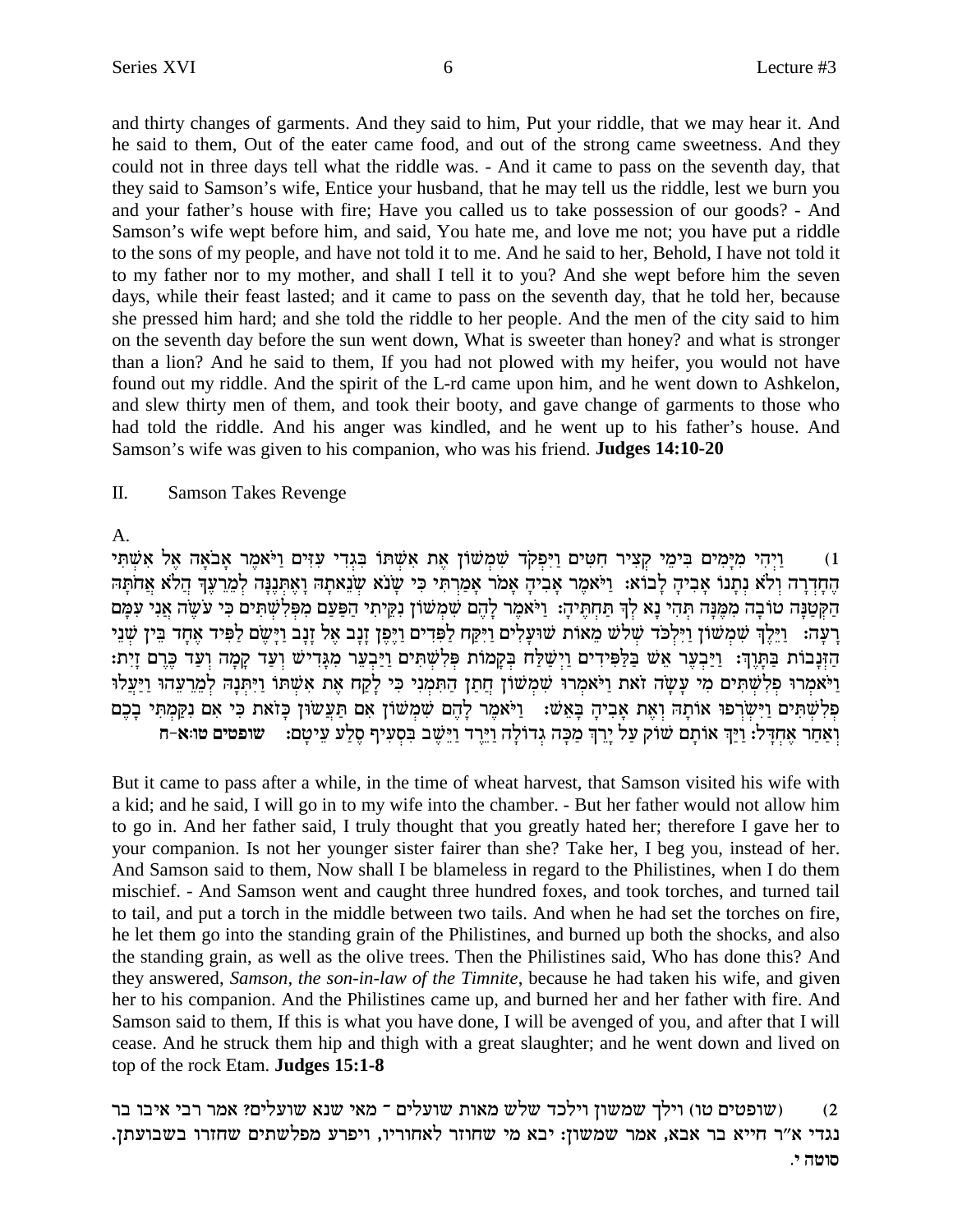"And Samson went and caught three hundred foxes." (Judges 15:4) Why just foxes? - R. Aibu b. Nagari said in the name of R. Hiyya b. Abba: Samson declared: Let [the animal] come which turns backward and exact punishment of the Philistines who went back on their oath. Sota 10a

### **B.**

וַיַּעֲלוּ פִלְשָׁתִּים וַיַּחֲנוּ בִּיהוּדָה וַיִּנַּטְשׁוּ בַּלֵּחָי: | וַיֹּאמִרוּ אִישׁ יְהוּדַה לַמַה עֲלִיתָם עַלֵינוּ וַיֹּאמִרוּ  $(1)$ לֵאֵסוֹר אֶת-שַׁמְשׁוֹן עַלִינוּ לַעֲשׂוֹת לוֹ כַּאֲשֶׁר עַשָׂה לְנוּ: וַיֵּרְדוּ שִׁלֹשֶׁת אֲלָפִים אִישׁ מִיהוּדָה אֶל סְעִיף סֶלַע עֵיטָם וַיֹּאמְרוּ לְשִׁמְשׁוֹן הֲלֹא יָדַעְתָּ כִּי מֹשִׁלִים בָּנוּ פִּלְשָׁתִּים וּמַה זֹאת עָשִׂיתַ לַנוּ וַיֹּאמֵר לַהֵם כַּאֲשֵׁר עֲשוּ לִי כֵּן עַשִׂיתִי לַהֵם: וַיֹּאמְרוּ לוֹ לֵאֵסָרְךָ יַרַדְנוּ לְתִתְךָ בְיַד פִּלְשָׁתִּים וַיֹּאמֶר לַהֶם שָׁמְשׁוֹן הִשָּׁבְעוּ לִי פַּן תּפְגַעוּן בִי אַתְם: וַיֹּאמרוּ לוֹ לָאמֹר לֹא כִּי אָסֹר נַאֲסַרְךָ וּנְתְנוּךְ בְיַדָם וְהָמֶת לֹא נְמִיתֶךְ וַיַּאֲסִרְהוּ בשנים עבתים חדשים ויעלוהו מן הסלע: הוא בא עד לחי ופלשתים הריעו לקראתו ותצלח עליו רוח ד׳ וַתְּהִיֵינָה הַעֲבֹתִים אֲשֶׁר עַל זְרוֹעוֹתֵיו כַּפְּשֶׁתִּים אֲשֶׁר בַּעֲרוּ בַאֲשׁ וַיִּמַסוּ אֵסוּרֵיו מֵעֲל יַדִיוּ: וַיִּמְצֵא לְחָי חמור טריה וישלח ידו ויקחה ויך בה אלף איש: ויאמר שמשון בלחי החמור חמור חמרתים בלחי הַחֲמוֹר הַכֵּיתִי אֲלֵף אִישׁ: וַיְהִי כִּכְלֹתוֹ לְדַבֵּר וַיַּשְׁלֵךְ הַלִּחִי מַיַּדוֹ וַיִּקְרָא לַמֲקוֹם הַהוּא רַמַת לָחָי: וַיִּצְמַא מְאֹד וַיִּקְרָא אֱל ד' וַיֹּאמַר אַתָּה נַתַּתַּ בְיַד עַבְדֶךְ אֶת הַתְּשׁוּעָה הַגִּדלָה הַזֹּאת וְעַתַּה אָמוּת בַּצַּמָא וְנַפַלְתִּי בְּיַד הַעֲרְלִים: וַיִּבְקַע אֵ–לֹהִים אֶת הַמַּכְתְּשׁ אֲשֶׁר בַּלְחִי וַיַּצָאוּ מִמֵּנוּ מַיִם וַיִּשֶׁת וַתְּשֶׁב רוּחוֹ וַיִּחִי עַל כֵּן | קרא שמה עין הקורא אַשר בַּלֵחִי עַד הַיּוֹם הַזֶּה: וַיִּשְׁפֹּט אֶת יִשְׂרָאֵל בִּימֵי פִלְשְׁתִּים עַשְׂרִים שַׁנַה: שופטים טו:ט-כ

Then the Philistines went up, and camped in Judah, and made a raid on Lehi. And the men of Judah said, Why do you come up against us? And they answered, To bind Samson have we come up, to do to him as he has done to us. Then three thousand men of Judah went to the top of the rock Etam, and said to Samson, Do you not know that the Philistines are rulers over us? What is this that you have done to us? And he said to them, As they did to me, so have I done to them. -And they said to him, We have come down to bind you, that we may deliver you to the hand of the Philistines. - And Samson said to them, Swear to me, that you will not fall upon me yourselves. And they spoke to him, saying, No; but we will bind you fast, and deliver you to their hand; but surely we will not kill you. And they bound him with two new ropes, and brought him up from the rock. And when he came to Lehi, the Philistines shouted against him; and the spirit of the L-rd came mightily upon him, and the ropes that were upon his arms became as flax that was burned with fire, and his bands melted from off his hands. And he found a new jawbone of a donkey, and put forth his hand, and took it, and slew a thousand men with it. And Samson said, With the jawbone of a donkey *(hamor)*, heaps upon heaps, - with the jaw of a donkey (hamor) have I slain a thousand men. And it came to pass, when he had finished speaking, that he threw away the jawbone from his hand, and called that place Ramath-Lehi. - And he was very thirsty, and called on the L-rd, and said, You have given this great deliverance through the hand of your servant; and now shall I die for thirst, and fall into the hand of the uncircumcised? But G-d split a hollow place that was in Lehi, and water came out; and when he drank, his spirit was restored and he revived; therefore he called its name Ein-Hakkore, which is in Lehi to this day. And he judged Israel in the days of the Philistines twenty years. **Judges 15:9-20** 

### ויבקע א–להים את המכתש אשר בלחי. א"ר יצחק דבי רבי אמי: הוא איוה לדבר טמא, לפיכך  $(2)$ נתלו חייו בדבר טמא. סוטה ט:

"But G-d split a hollow place that was in Lehi (the jawbone)." (Judges 15:19) R. Yitzchak of the Yeshiva of R. Ammi said: He [Samson] lusted for what was unclean; therefore his life was made dependent upon an unclean thing. Sota 9b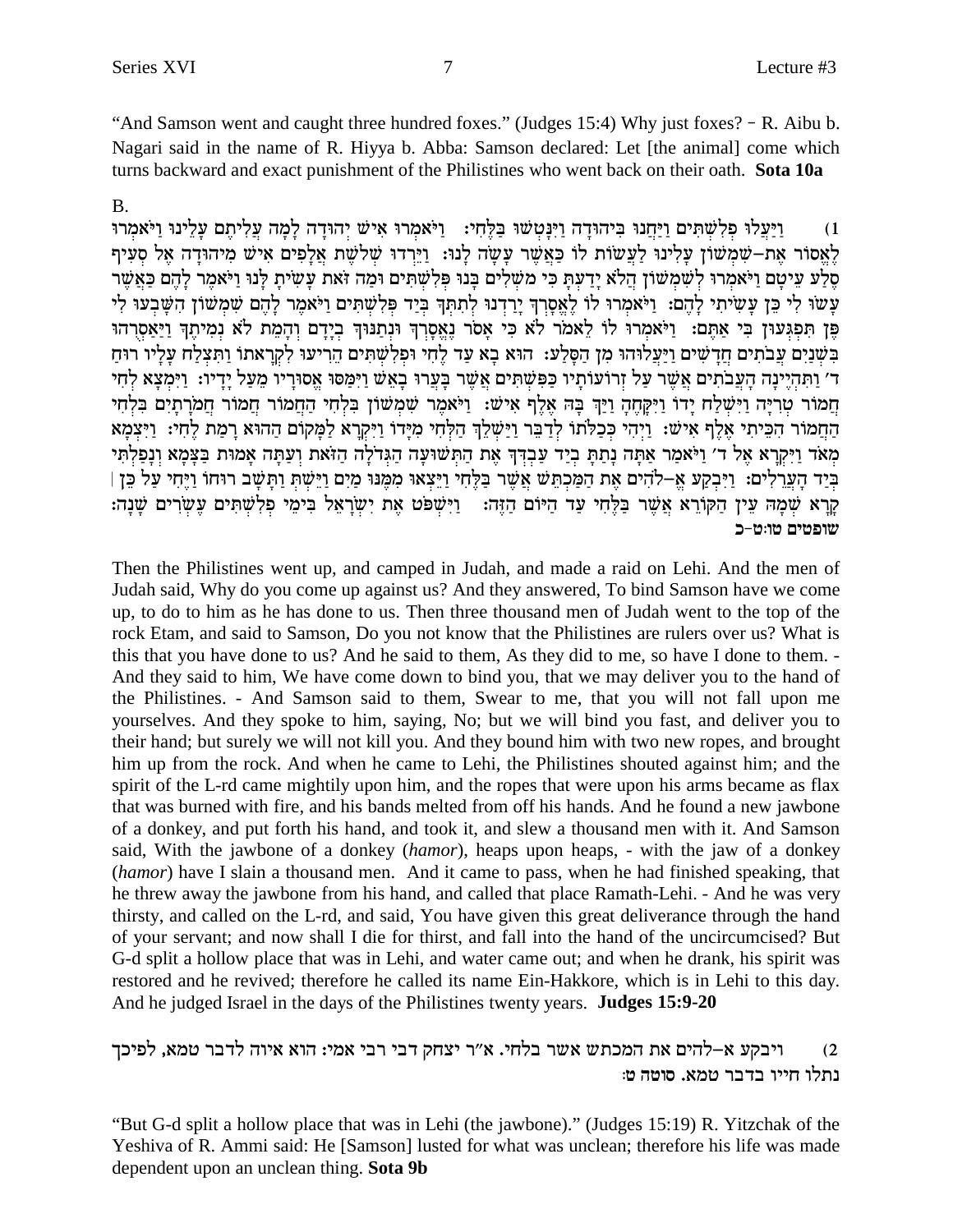#### Ш. Samson and Delilah

### $A<sub>1</sub>$

וַיֵּלֵךְ שַׁמְשׁוֹן עַזְתָה וַיַּרֹא שַׁם אַשָּׁה זוֹנָה וַיַּבֹא אֲלֵיהָ: לַעֲזַתִים | לֵאמֹר בַּא שַׁמְשׁוֹן הֵנָּה וַיַּסֹבּוּ  $(1)$ וַיַּאֲרְבוּ לוֹ כָל הַלְיָלָה בִּשַּׁעַר הַעִּיר וַיִּתְחַרְשׁוּ כָל הַלַּיְלָה לָאמֹר עַד אוֹר הַבֹּקֶר וַהַרְגנְהוּ: וַיִּשְׁכָּב שָׁמִשׁוֹן עַר חֲצִי הַלַּיָלָה וַיַּקָם | בַּחֲצִי הַלַּיְלַה וַיֵּאֱחֹז בְּדַלְתוֹת שַׁעַר הַעִּיר וּבְשָׁתֵּי הַמְּזוּזוֹת וַיִּסֵעֵם עִם הַבְּרִיחַ וַיַּשֵׂם על כתפיו ויעלם אל ראש ההר אשר על פני חברון: שופטים טו:א-ג

Then went Samson to Gaza, and saw there a harlot, and went in to her. And it was told the Gazatites, saying, Samson has come here. And they surrounded him, and waited in ambush for him all night at the gate of the city, and were quiet all night, saying, In the morning, when it is day, we shall kill him. And Samson lay till midnight, and arose at midnight, and took the doors of the gate of the city, and the two posts, and went away with them, bar and all, and put them upon his shoulders, and carried them up to the top of a hill that is before Hebron. **Judges 16:1-3** 

### תניא, א"ר שמעון החסיד: בין כתיפיו של שמשון ששים אמה היה, שנאמר: (שופטים טז)  $(2)$ וישכב שמשון עד חצי הלילה ויקם בחצי הלילה ויאחז בדלתות שער העיר ובשתי המזוזות ויסעם עם הבריח וישם על כתיפיו, וגמירי, דאין דלתות עזה פחותות מששים אמה. סוטה י.

It has been taught: R. Shimon the Pious said: The width between Samson's shoulders was sixty cubits, as it is said (Judges 16:3), "And Samson lay till midnight, and arose at midnight and laid hold of the doors of the gate of the city, and the two posts, and plucked them up, bar and all, and put them upon his shoulders;" and there is a tradition that the gates of Gaza were not less than sixty cubits [in width]. Sota 10a

 $\bf{B}$ 

ויהי אחרי כן ויאהב אשה בנחל שרק וּשׁמה דלילה: ויעלוּ אליה סרני פלשתים ויֹאמרוּ לה  $(1)$ פּתי אותו וראי במה כחו גדול ובמה נוכל לו ואסרנהו לענתו ואנחנו נתן לך איש אלף ומאה כסף: וַתֹּאמֶר דְלִילָה אֵל שִׁמְשׁוֹן הַגִּידָה נָא לִי בַּמֵּה כּחַךְ גָדוֹל וּבַמֵּה תֵאָסֶר לְעַנוֹתֵךְ: וַיֹּאמֶר אֵלֵיהָ שִׁמְשׁוֹן אִם יַאַסְרִנִי בְּשִׁבְעָה יְתָרִים לַחִים אֲשֶׁר לֹא חֹרְבוּ וְחָלִיתִי וְהָיִיתִי כִּאַחַד הָאָדָם: וַיַּעֲלוּ לַה סַרְנֵי פִלְשִׁתִּים שִׁבְעָה יְתַרִים לַחִים אֲשֶׁר לֹא חֹרַבוּ וַתַּאַסְרֶהוּ בַּהֶם: וְהָאֹרֶב ישֵׁב לַה בַּחֲדֶר וַתּאמֶר אֲלַיו פִּלְשָׁתִים עָלֵיךְ שִׁמְשׁוֹן וַיְנַתֵּק אֶת הַיְתַרִים כַּאֲשֶׁר יְנַתֵק פְּתִיל הַנִּעֹרֶת בַּהֲרִיחוֹ אֲשׁ וְלֹא נוֹדַע כֹּחוֹ: וַתּאמֶר דְלִילַה אֵל שִׁמְשׁוֹן הִנֶּה הָתַלְתָּ בִּי וַתְּדַבֵּר אֶלֵי כִּזְבִים עַתַּה הַגִּידָה נַא לִי בַּמֶּה תַּאֲסֶר: וַיֹּאמֶר אֲלֶיהָ אִם אַסוֹר יַאֲסְרוּנִי בַּעֲבֹתִים חֲדָשִׁים אֲשֶׁר לֹא נַעֲשָׂה בָהֶם מִלַאכָה וְחַלִיתִי וְהַיִּיתִי כְּאַחָד הָאַדָם: [וַתִּקַח דְלִילַה עֲבֹתִים חֲדָשִׁים וַתַּאֲסְרֵהוּ בָהֶם וַתֹּאמֶר אֲלָיו פִּלְשָׁתִּים עַלֵיךְ שִׁמְשׁוֹן וְהָאֹרֶב ישֶׁב בֵּחָדֶר וַיִּנַתְּקֵם מֵעֲל זְרֹעֹתַיו כַּחוּט: וַתֹּאמֶר דְלִילַה אֵל שִׁמְשׁוֹן עַד הֵנָּה הֶתַלְתַּ בִּי וַתְּדַבֵּר אֵלֵי כְּזָבִים הַגִּידַה לִי בַּמֶּה תַּאַסֶר וַיֹּאמֶר אֵלִיהַ אִם תַּאַרְגִי אֶת שֶׁבַע מַחַלְפוֹת רֹאשִׁי עִם הַמַּסָּכֶת: וַתְּתִקַע בַּיַּתֵד וַתְּאמֵר אָלְיו פִּלְשֶׁתִּים עַלֶיךָ שִׁמְשׁוֹן וַיִיקַץ מִשְׁנַתוֹ וַיִּסַע אֶת הַיִתַד הָאָרֶג וְאֶת הַמַּסַּכֶת: וַחֹּאמֶר אֲלֵיו אֵיךְ חֹאמֶר אֲהַבְתִּיךְ וְלִבְּךָ אֵין אתי זה שלש פעמים התלת בי ולא הגדת לי במה כחד גדול: ויהי כי הציקה לו בדבריה כל הימים וַתְּאָלֵצֶהוּ וַתְּקִצָּר נַפְשׁוֹ לַמוּת: וַיַּגֵּד לַהְ אֶת כַּל לְבוֹ וַיֹּאמֶר לַה מוֹרַה לֹא עַלַה עַל רֹאשִׁי כִּי נִזְיר אֱ–לֹהִים אֵנִי מִבְּטֵן אִמִּי אִם גִּלַחְתִּי וְסַר מִמְּנִי כֹחֵי וְחַלִיתִי וְהַיִיתִי כְּכָל הַאֲדָם: וַתַּרֵא דִּלִילַה כִּי הִגִּיד לַהּ אֶת כָּל לְבוֹ וַתְּשָׁלָח וַתִּקְרָא לְסָרְנֵי פְלְשָׁתִּים לֵאמֹר עֲלוּ הַפַּעַם כִּי הִגִּיד לִי אֶת כָּל לְבּוֹ וְעַלוּ אֲלֵיהָ סַרְנֵי פִלְשָׁתִּים וַיַּעֲלוּ הַכֶּסֶף בְּיָדָם: וַתְּיַשְׁנֵהוּ עַל בִּרְכֶיהָ וַתִּקְרָא לָאִישׁ וַתְּגַלַּח אֶת שֵׁבַע מַחִלְפוֹת ראשו וַתַּחֵל לְעַנּוֹתוֹ וַיַּסַר כֹּחוֹ מֵעֲלֵיו: וַתֹּאמֶר פִּלְשָׁתִּים עַלֵיךְ שָׁמְשׁוֹן וַיִּקֵץ מִשְּׁנַתוֹ וַיֹּאמֵר אֲצֵא כִפַּעַם בִּפַּעַם וְאִנַּעֵר וְהוּא לֹא יַדַע כִּי ד׳ סָר מֵעָלַיו: וַיֹּאחֲזוּהוּ פִלְשָׁתִּים וַיִּנַקְרוּ אֶת עֵינַיו וַיּוֹרִידוּ אוֹתוֹ עַזָתָה וַיַּאֲסְרוּהוּ בַּנְחִשְׁתַּיִם ויהי טוחן בבית האסורים: שופטים טזוד-כא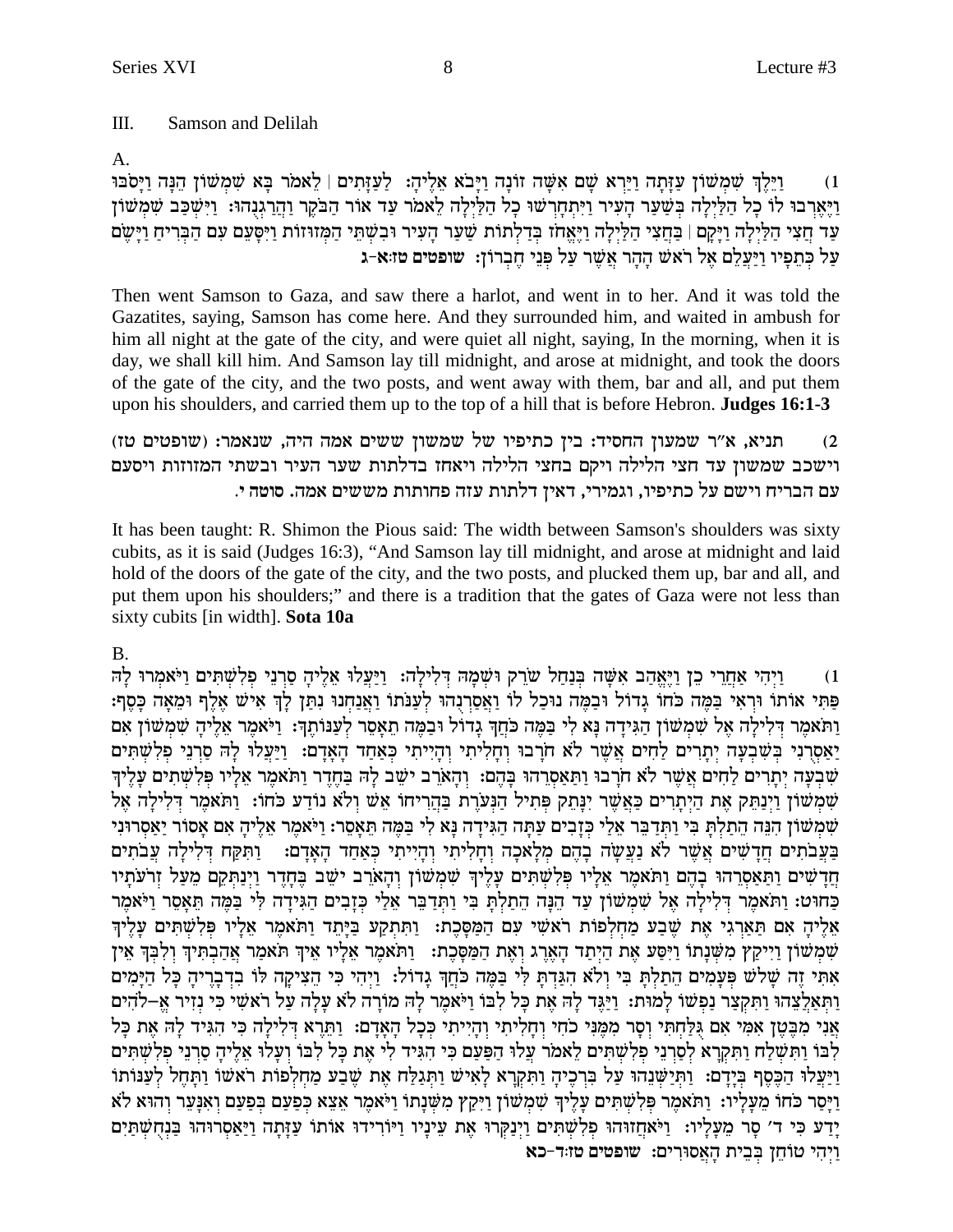And it came to pass afterward, that he loved a woman in the valley of Sorek, whose name was Delilah. And the lords of the Philistines came up to her, and said to her, Entice him, and see where does his great strength lie, and by what means we may prevail against him, that we may bind him to subdue him; and we will give you every one of us eleven hundred pieces of silver. And Delilah said to Samson, Tell me, I beg you, where does your great strength lie, and with what you might be bound to subdue you. - And Samson said to her, If they bind me with seven fresh bowstrings that are not yet dried, then shall I be weak, and be as any other man. Then the lords of the Philistines brought to her seven fresh bowstrings which had not been dried, and she bound him with them. And there were men lying in wait, abiding with her in the chamber. And she said to him, The Philistines are upon you, Samson. And he broke the bowstrings, as a thread of tow is broken when it touches the fire. So his strength was not known. And Delilah said to Samson, Behold, you have mocked me, and told me lies; now tell me, I beg you, with what might you be bound. And he said to her, If they bind me fast with new ropes that never were used, then shall I be weak, and be as any other man. Delilah therefore took new ropes, and bound him with them, and said to him, The Philistines are upon you, Samson. And there were men waiting in the chamber. And he broke them from off his arms like a thread. And Delilah said to Samson, Until now you have mocked me, and told me lies; tell me with what might you be bound. And he said to her, If you weave the seven locks of my head with the web. And she fastened it with the pin, and said to him, The Philistines are upon you, Samson. And he awoke from his sleep, and went away with the pin of the loom, and with the web. And she said to him, How can you say, I love you, when your heart is not with me? You have mocked me these three times, and have not told me where does your great strength lie. And it came to pass, when she harassed him daily with her words, and urged him, so that his soul was troubled to death; That he told her all his heart, and said to her, There has not come a razor upon my head; for I have been a Nazirite to G-d from my mother's womb; if I am shaven, then my strength will go from me, and I shall become weak, and be like any other man. And when Delilah saw that he had told her all his heart, she sent and called for the lords of the Philistines, saying, Come up this once, for he has told me all his heart. Then the lords of the Philistines came up to her, and brought money in their hand. And she made him sleep upon her knees; and she called for a man, and she had him shave off the seven locks of his head; and she began to torment him, and his strength went from him. And she said, The Philistines are upon you, Samson. And he awoke from his sleep, and said, I will go out like other times before, and shake myself free. And he knew not that the L-rd had departed from him. But the Philistines took him, and took out his eyes, and brought him down to Gaza, and bound him with fetters of bronze; and he ground at the mill of the prison house. **Judges 16:4:21**

שופטים טז) ויהי אחרי כז ויאהב אשה בנחל שורק ושמה דלילה תניא, רבי אומר: אילמלא (2 $\,$ נקרא שמה דלילה, ראויה היתה שתקרא דלילה, דילדלה את כחו, דילדלה העת לבו, דילדלה את מעשיו דילדלה את כחו, דכתיב: (שופטים טז) ויסר כחו מעליו דילדלה את לבו, דכתיב: (שופטים טז) ותרא דלילה כי הגיד לה את כל לבו דילדלה את מעשיו, דאיסתלק שכינה מיניה, דכתיב: : שופטים טז) והוא לא ידע כי ד׳ סר מעליו. סוטה ט

"And it came to pass afterward, that he loved a woman in the valley of Sorek, whose name was Delilah." (Judges 16:4) It has been taught: Rabbi says: If her name had not been called Delilah, she was fit that it should be so called. She weakened his strength, she weakened his heart, she weakened his actions. She weakened his strength**,** as it is written (ibid. 19), "And his strength went from him." She weakened his heart**,** as it is written (ibid. 18), "And when Delilah saw that he had told her all his heart." She weakened his actions since the Shechinah departed from him, as it is written (ibid. 20), "But he knew not that the L-rd had departed from him."**Sota 9b**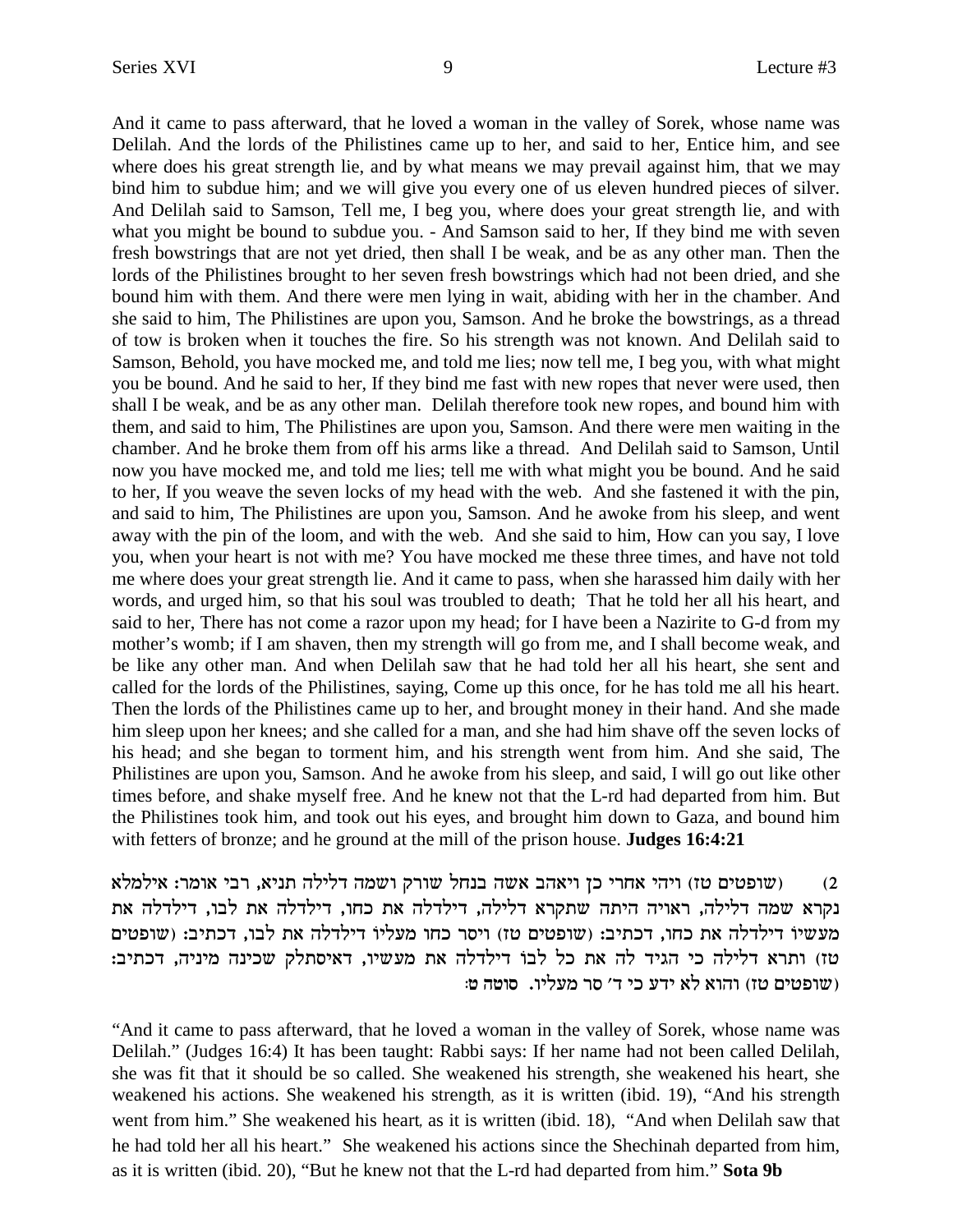(שופטים טז) ויהי כי הציקה לו בדבריה כל הימים ותאלצהו מאי ותאלצהו? אמר רבי יצחק  $(3)$ דבי רבי אמי: בשעת גמר ביאה נשמטה מתחתיו. סוטה ט:

"And it came to pass, when she pressed him daily with her words, and urged him." (Judges 16:16) What is the meaning of, "and urged him"? R. Yitzchak of the School of R. Ammi said: At the time of the consummation, she detached herself from him. Sota 9b

(שופטים טז) ותרא דלילה כי הגיד לה את כל לבו. מנא ידעה? א"ר חנין א"ר: ניכרין דברי  $(4)$ אמת. אביי אמר: ידעה בו באותו צדיק דלא מפיק שם שמים לבטלה, כיון דאמר: (שופטים טז) נזיר א–להים אני, אמרה: השתא ודאי קושטא קאמר. סוטה ט:

"And when Delilah saw that he had told her all his heart." (Judges 16:18) How did she know this? R. Hanin said in the name of Rav: Words of truth are recognisable. Abaye said: She knew that this righteous man would not utter the Divine Name in vain; when he exclaimed (ibid. 17), "I have been a Nazirite unto G-d," she said: Now he has certainly spoken the truth. Sota 9b

ת"ר: שמשון בעיניו מרד, שנאמר: (שופטים יד) ויאמר שמשון אל אביו אותה קח לי כי היא  $(5)$ ישרה בעיני, לפיכך נקרו פלשתים את עיניו, שנאמר: (שופטים טז) ויאחזוהו פלשתים וינקרו את עיניו. איני? והכתיב: (שופטים יד) ואביו ואמו לא ידעו כי מד׳ היא כי אזל מיהא בתר ישרותיה אזל. סוטה ט:

Our Rabbis have taught: Samson rebelled [against G-d] through his eyes, as it is said (Judges 14:3), "And Samson said unto his father, 'Get her for me, because she is pleasing in my eyes;" therefore the Philistines put out his eyes, as it is said (Judges 16:21), "And the Philistines laid hold on him and put out his eyes." But it is not so; for behold it is written (Judges 14:4), "But his father and his mother knew not that it was of the L-rd!" When he went [to choose a wife, however, he nevertheless followed his own eyes (*i.e.* inclinations). **Sota 9b** 

תניא, רבי אומר: תחילת קלקולו בעזה, לפיכך לקה בעזה תחילת קלקולו בעזה, דכתיב:  $(6)$ (שופטים טז) וילך שמשון עזתה וירא שם אשה זונה וגו', לפיכך לקה בעזה, דכתיב: (שופטים טז) ויורידו אותו עזתה. והכתיב: (שופטים יד) וירד שמשון תמנתה תחלת קלקולו מיהא בעזה היה. סוטה ט:

It has been taught: Rabbi says: The beginning of his [Samson's] degeneration occurred in Gaza; therefore he received his punishment in Gaza. The beginning of his [Samson's] degeneration was in Gaza, as it is written (Judges 16:1), "And Samson went to Gaza, and saw there an harlot etc.;" therefore he received his punishment in Gaza, as it is written (Judges 16:21), "And they brought him down to Gaza." But behold it is written (Judges 14:1), "And Samson went down to Timnah!" Nevertheless the beginning of his degeneration occurred in Gaza. Sota 9b

וכן הוא (שופטים טז) ויהי טוחן בבית האסורים ־ א"ר יוחנן: אין טחינה אלא לשון עבירה, וכן הוא  $(7)$ אומר: (איוב לא) תטחן לאחר אשתי, מלמד, שכל אחד ואחד הביא לו את אשתו לבית האסורים כדי שתתעבר הימנו. אמר רב פפא, היינו דאמרי אינשי: קמי דשתי חמרא ־ חמרא, קמי רפוקא גרידיא ־ דובלא. סוטה י.

10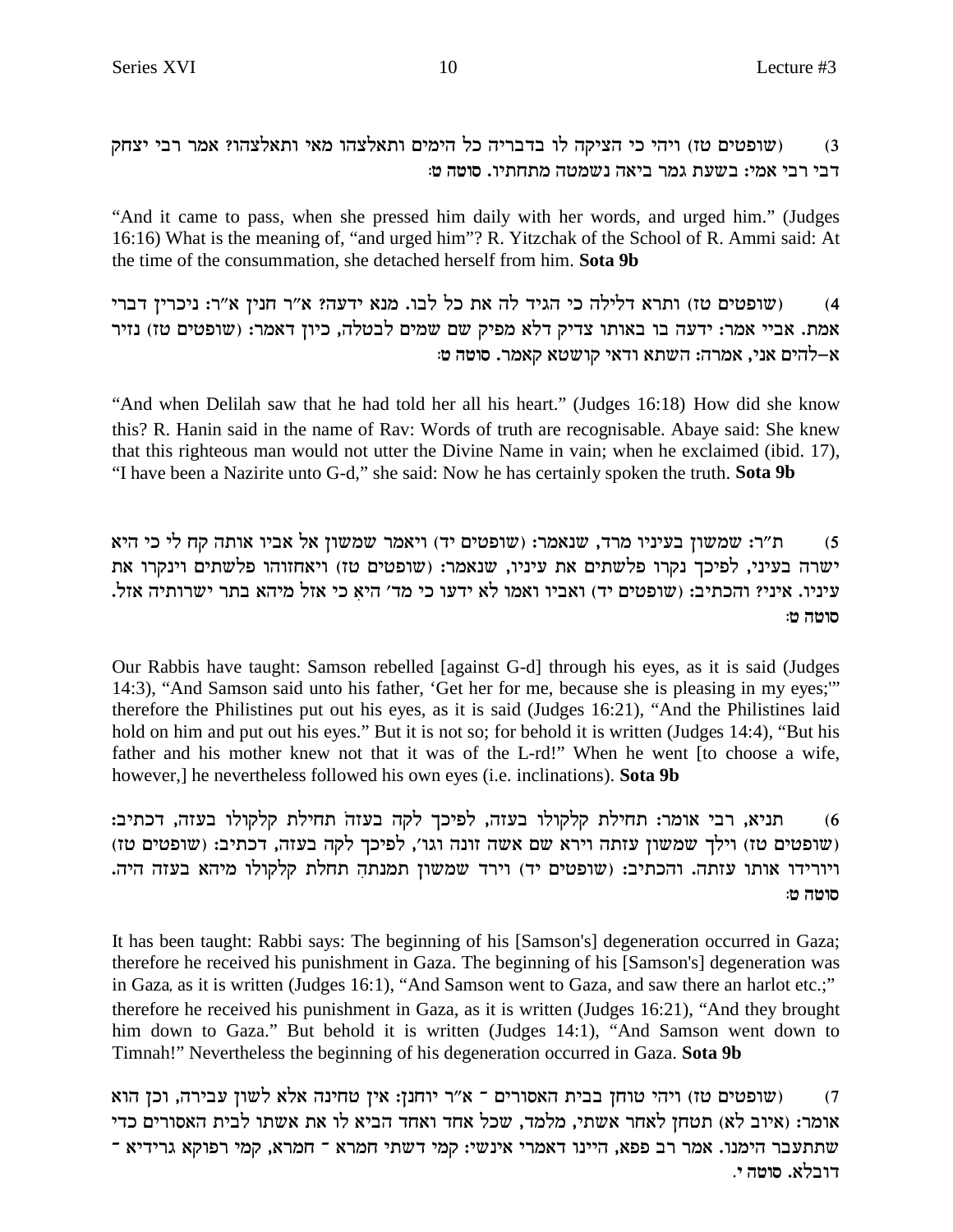"And he did grind in the prison house." (Judges 16:21) R. Yohanan said: "Grind" means nothing else than [sexual] transgression; and thus it is stated, "Then let my wife grind unto another." (Job 31:10) It teaches that everyone brought his wife to him to the prison that she might bear a child by him [who would be as strong as he was]. R. Papa said: That is what the proverb tells, "Before" the wine-drinker [set] wine, before a ploughman a basket of roots." Sota 10a

#### IV. Samson's Final Revenge

### $A_{\cdot}$

וַיַּחֵל שַׂעֲר רֹאשׁוֹ לִצָמֶּחַ כַּאֲשֶׁר גִּלַּח: וַסְרְנֵי פִלְשָׁתִּים נֵאֲסִפּוּ לְזְבֹחַ זֶבָח גַּדוֹל לְדַגוֹן אֱלֹהֵיהֶם וּלְשִׂמְחָה וַיֹּאמְרוּ נַתַן אֱלֹהֵינוּ בְּיֵדְנוּ אֶת שְׁמְשׁוֹן אוֹיְבֵינוּ: וַיִּרְאוּ אֹתוֹ הַעֲם וַיִּהַלְלוּ אֶת אֱלֹהֵיהֶם כִּי אָמְרוּ נַתַן אֱלֹהֵינוּ בְיַדֵנוּ אֶת אוֹיְבֶנוּ וְאֶת מַחֲרִיב אַרְצֶנוּ וְאֲשֶׁר הַרְבָּה אֶת חֲלָלֵינוּ: וַיְהִי כְּטוֹב לְבָּם וַיֹּאמְרוּ קִרְאוּ לְשָׁמְשׁוֹן וִישָׂחָק לְנוּ וַיִּקְרָאוּ לְשָׁמְשׁוֹן מִבִּית הַאֲסוּרִים וַיִּצְחָק לְפִנִיהֶם וַיַּעֲמִידוּ אוֹתוֹ בֵּין הַעַמּוּדִים: וַיֹּאמַר שַׁמַשׁוֹן אֵל הַנַּעַר הַמַּחזיק בַּיַדוֹ הַנִּיחַה אוֹתי וַהַמַּשֵׁנִי אֶת הַעַמַּדים אֲשֶׁר הַבַּיִת נַכוֹן עֲלֵיהֶם ואַשֵּׁעַן עֲלֵיהֵם: וְהַבֵּיָת מַלָּא הָאֲנָשִׁים וְהַנַּשִׁים וְשַׁמַּה כֹּל סַרְנֵי פְלְשַׁתִּים וְעַל הַגַּג כְּשָׁלִשֶׁת אֲלָפִים אִיש וְאִשָּׁה הַרֹאִים בִּשְׂחוֹק שִׁמְשׁוֹן: וַיִּקְרָא שִׁמְשׁוֹן אֶל ד׳ וַיֹּאמַר אֲ–דֹנָי יֶ–הוֹה זָכְרֵנִי נָא וְחַזְקָנִי נָא אַךְ הַפַּעַם הַזֶּה הָאֵ–לֹהִים וְאִנַּקְמַה נְקַם אַחַת מִשְׁתֵי עֵינֵי מִפְּלְשָׁתִּים: וַיִּלְפֹּת שִׁמְשׁוֹן אֶת שִׁנֵי | עַמּוּדֵי הַתַּוֵךְ אֵשֶׁר הַבִּיָת נַכוֹן עֲלֵיהֶם וַיִּסַּמֶךְ עֲלֵיהֶם אֶחָד בִּימִינוֹ וְאֶחָד בְּשִׂמֹאלוֹ: וַיֹּאמֶר שִׁמְשׁוֹן תַּמוֹת נַפְשִׁי עִם פְּלְשָׁתִּים וַיֵּט בְּכֹחַ וַיִּפֹּל הַבְּיָת עַל הַסְרַנִים וְעַל כָּל הַעָם אֲשֶׁר בּוֹ וַיְּהִיוּ הַמֵּתִים אֲשֶׁר הַמִית בְּמוֹתוֹ רַבִּים מַאֲשֶׁר הֶמִית בְּחַיַּיו: וַיֵּרְדוּ אֶחָיו וְכָל בֵּית אַבְיהוּ וַיִּשָׂאוּ אֹתוֹ וַיַּעֲלוּ | וַיִּקְבְּרוּ אוֹתוֹ בֵּין צַרְעַה וּבֵין אַשִׁתַּאל בַּקֶבֶר מַנוֹחַ אַבִיו וְהוּא שַׁפַּט אַת יִשְרָאֵל עַשְׂרִים שַׁנַה: שופטים טזוכב-לא

And the hair of his head began to grow back after he was shaven. And the lords of the Philistines gathered together to offer a great sacrifice to Dagon their god, and to rejoice; for they said, Our god has delivered Samson our enemy into our hand. And when the people saw him, they praised their god; for they said, Our god has delivered into our hands our enemy, and the destroyer of our country, who slew many of us. And it came to pass, when their hearts were merry, that they said, Call for Samson, that he may make sport for us. And they called Samson out of the prison house; and he made sport for them; and they set him between the pillars. And Samson said to the lad who held him by the hand, Leave me alone, and let me feel the pillars on which the house is fixed, that I may lean upon them. And the house was full of men and women; and all the lords of the Philistines were there; and there were upon the roof about three thousand men and women, who looked while Samson made sport. And Samson called to the L-rd, and said, O L-rd G-d, remember me, I pray you, and strengthen me, I pray you, only this once, O G-d, that I may be at once avenged of the Philistines for my two eyes. And Samson took hold of the two middle pillars upon which the house stood, and he supported himself on them, on one with his right hand, and on the other with his left. And Samson said, Let me die with the Philistines. And he bowed with all his might; and the house fell upon the lords, and upon all the people who were in there. So the dead whom he slew at his death were more than those whom he slew in his life. And his brothers and all the house of his father came down, and took him, and brought him up, and buried him between Zorah and Eshtaol in the burying place of Manoah his father. And he judged Israel twenty years. Judges 16:22-31

### **B.**

יקרא שמשון אל ד' ויאמר ד' א-להים זכרני נא וחזקני נא אך הפעם הזה . . . ואנקמה (שופטים טז נקם אחת משתי עיני מפלשתים ־ אמר רב, אמר שמשון לפני הקב״ה: רבש״ע, זכור לי עשרים שנה ששפטתי את ישראל, ולא אמרתי לאחד מהם העבר לי מקל ממקום למקום. סוטה י.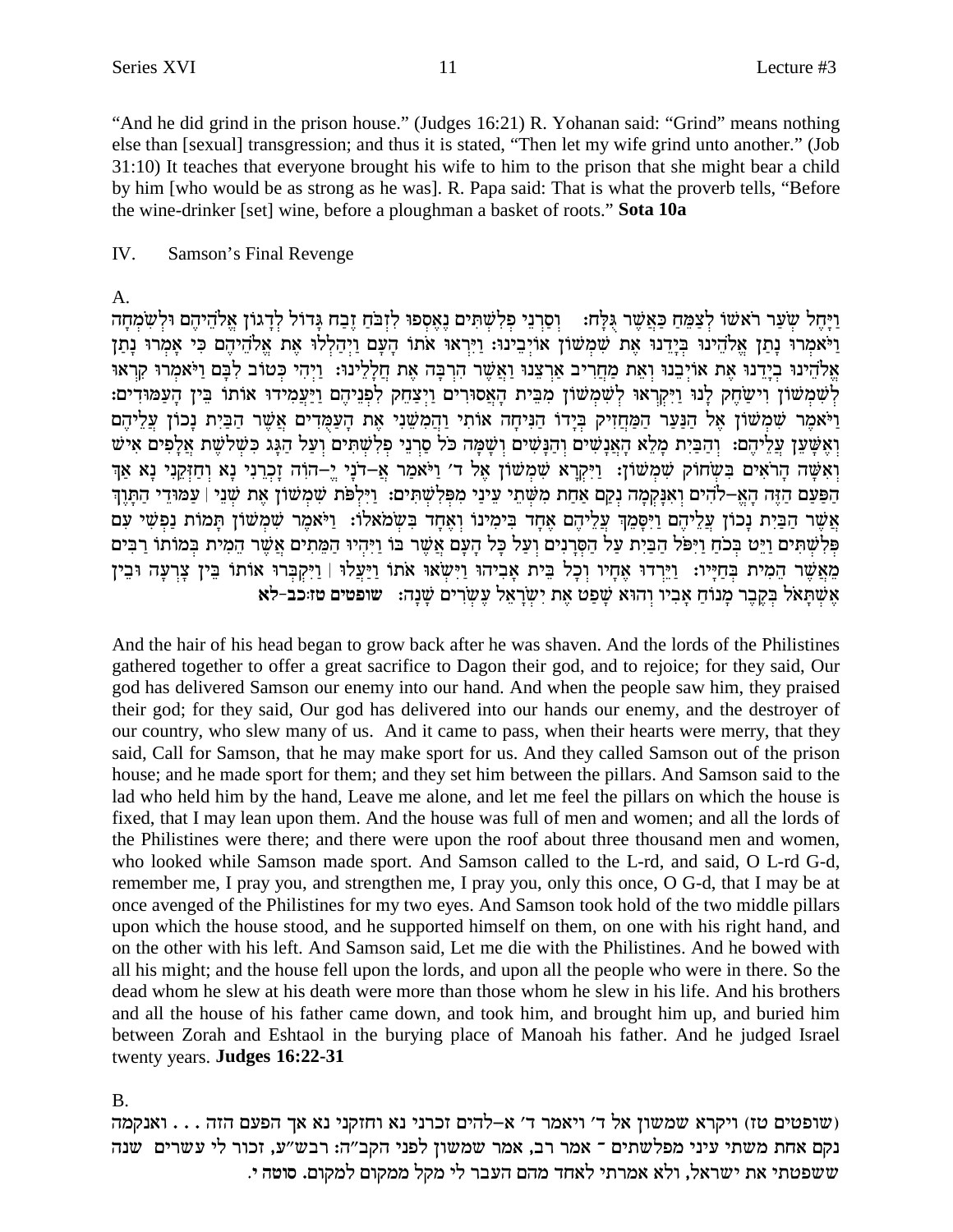"And Samson called to the L-rd, and said, O L-rd G-d, remember me, I pray you, and strengthen me, I pray you, only this once, O G-d, that I may be at once avenged of the Philistines for my two eyes." (Judges 16:28) Rav said: Samson spoke before the Holy One, blessed be He, "Sovereign of the Universe, Remember on my behalf the twenty years I judged Israel, and never did I order anyone to carry my staff from one place to another."**Sota 10a**

## C.

.'ר יוחנן: שמשון דן את ישראל כאביהם שבשמים, שנאמר: (בראשית מט) דן ידין עמו כאחד וגו' . וא״ר יוחנן: שמשון על שמו של הקב״ה נקרא, שנאמר: (תהלים פד) כי שמש ומגן ד׳ א–להים וגו׳. אלא מעתה, לא ימחה אלא מעין שמו של הקב"ה, מה הקב"ה מגין על כל העולם כולו, אף שמשון מגין בדורו על ישראל. וא"ר יוחנן: בלעם חיגר ברגלו אחת היה, שנאמר: (במדבר כג) וילך שפי .<br>שמשון חיגר בשתי רגליו היה, שנאמר: (בראשית מט) שפיפן עלי ארח. סוטה *י* 

R. Yohanan said: Samson judged Israel in the same manner as their Father in heaven; as it is said, (Genesis 49:16), "Dan shall judge his people as One." R. Yohanan also said: Samson was called by the name of the Holy One, blessed be He; as it is said (84:12), "For the L-rd G-d is a sun and a shield." According to this argument, [his name] may not be erased! The intention is that [his name] was typical of the name of the Holy One, blessed be He; as the Holy One, blessed be He, shields the whole world, so Samson shielded Israel during his generation. R. Yohanan also said: Balaam was lame in one leg, as it is said (Numbers 23:3) "And he went *shefi* (dislocated);" Samson was lame in both legs, as it is said (Genesis 49:17), *Shefifan* (lit. an adder but understood to also mean a double dislocation) in the path."**Sota 10a**

## V. The Cult of Michah

A.

יִרְהִי אִישׁ מֱהַר אֶפְרַיִם וּשָׁמוֹ מִיכַיִהוּ: וַיֹּאמֶר לְאָמּוֹ אֶלֶף וּמֵאָה הַכֵּסֵף אֲשֶׁר לְקֵח לַךְ וְאַתְּ אַלְית וְגַם FO`¶ lß sq§ M§ d© d`® n• E sl§ `§ z`§ aW§ I®e© :'cl© ip¶ Aß KExA® FO`¶ xn§ `oYe© eiY¶ gß w© lß ip¶ `£ iY¶ `¶ sq§ M§ d© dP•d¶ ip©fß `® Aß Yß xßn© `® z`§ aW§ I®e© :Kl® EPa§ iW¶ `£ dY® r© eß dk® Q• n© E lq§ R§ zFoyr£ l© ip¶ aß l¶ ic¶I®n¶ 'cl© sq§ M§ d© z`§ iY¶ Wß C©wß d¶ WC•wß d© FO`¶ xn§ `oYe© הכסף לאמו ותקח אמו מאתים כסף ותתנהו לצורף ויעשהו פסל ומסכה ויהי בבית מיכיהו: והאיש מִיכָה לו בֵּית אֱלֹהִים וַיַּעֲשׂ אֵפוֹד וּתְרַפִּים וַיִּמַלֵּא אֶת יַד אַחַד מִבְּנָיו וַיִּהִי לוֹ לְכֹהֵן: בַּיַּמִים הָהֶם אֵין מֵלֵךְ בִּיְשְׂרָאֵל אִישׁ הַיַּשָׁר בְּעֵינַיו יַעֲשֶׂה: וַיִּהִי נַעֲר מִכֵּית לָהֵם יְהוּדָה מְמִשְׁפָּחַת יְהוּדַה וְהוּא לְוִי וְהוּא גַר שֵם: [יֵּלֵךְ הָאִישׁ מֶהַעִּיר מִבֵּית לָחֶם יְהוּדָה לַגוּר בַּאֲשֶׁר יִמְצָא וַיַּבֹא הַר אָפְרֵים עַד בֵּית מִיכָה לַעֲשׂוֹת דרכו: ויאמר לו מיכה מאין תבוא ויאמר אליו לוי אנכי מבית לחם יהודה ואנכי הלד לגור באשר אַמְצַא: וַיֹּאמֵר לוֹ מִיכָה שִׁבָה עִמַּדִי וֵהְיֵה לִי לְאָב וּלְכֹהֶן וְאָנֹכִי אֶתֵּן לְךָ עֲשֶׂרֵת כֵּסֵף לַיַּמִים וְעָרֵךְ בְּגַדִים וּמְחִיַּתֵךְ וַיֵּלֵךְ הַלֵּוִי: וַיּוֹאֵל הַלֵּוִי לַשֶּׁבֶת אֶת הָאִישׁ וַיִּהִי הַנַּעַר לוֹ כִּאַחַד מִבְּנִיו: וַיִּמַלֵּא מִיכָה אֶת יַד הַלֵּוִי וַיִּהִי לוֹ הַנַּעַר לִכֹהֵן וַיִּהִי בִּבֵית מִיכָה: [יֹאמֵר מִיכָה עַתָּה יָרַעִת יִכִּי יִיטִיב ד לכהו: שופטים יז:א-יג

And there was a man of Mount Ephraim, whose name was Micah. And he said to his mother, The eleven hundred shekels of silver that were taken from you, about which you cursed, and spoke of it also in my ears, behold, the silver is with me; I took it. And his mother said, Blessed be you of the L-rd, my son. And when he had restored the eleven hundred shekels of silver to his mother, his mother said, I [had] consecrate[d] the silver to the L-rd from my hand for my son, to make an engraved image and a molten image; now therefore I will restore it to you. And when he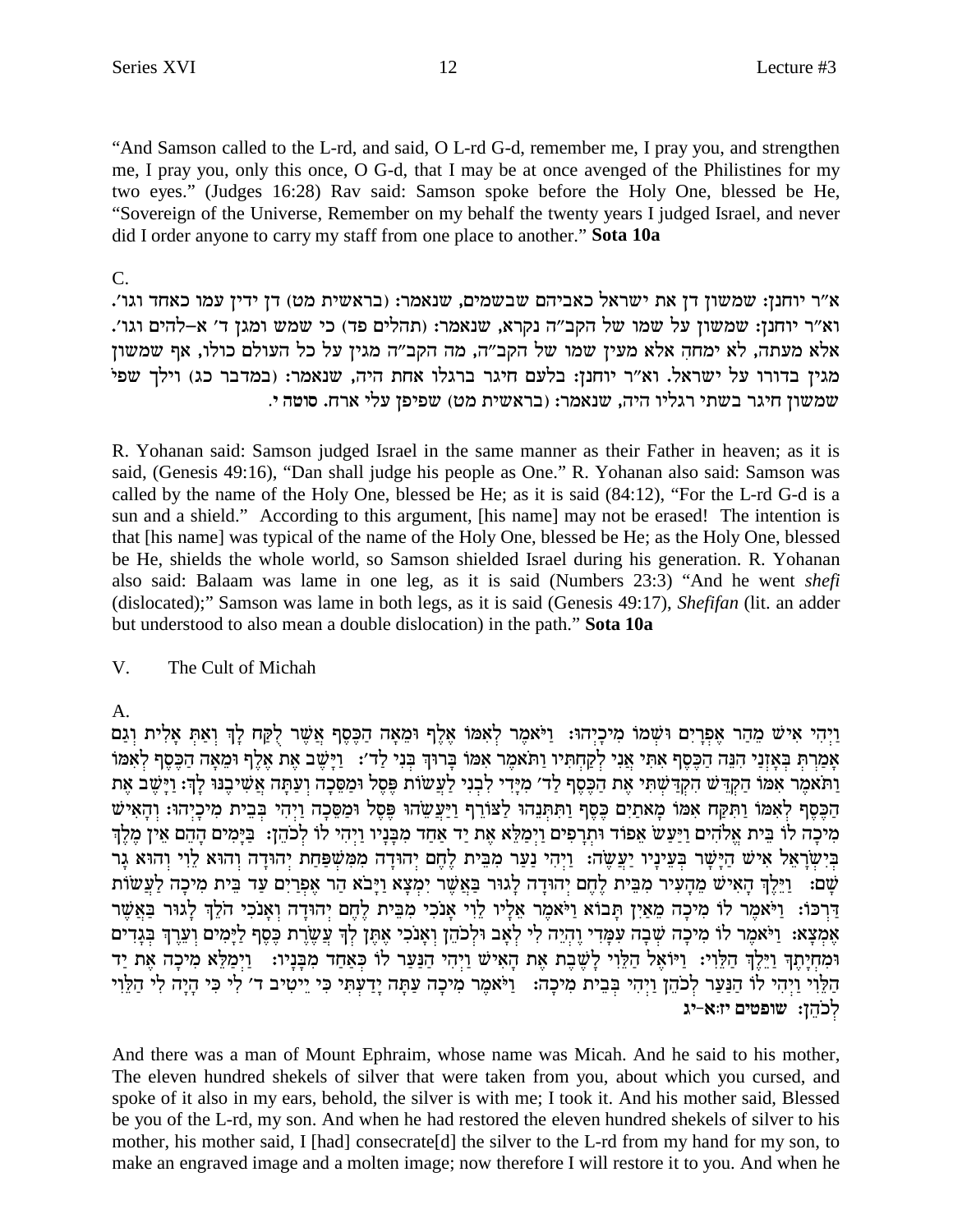had given back the money to his mother, his mother took two hundred shekels of silver, and gave them to the silversmith, who made an engraved image of it and a molten image; and they were in the house of Micahyehu. - And the man Micah had a house of gods, and made an ephod, and teraphim, and consecrated one of his sons, who became his priest. In those days there was no king in Israel, but every man did that which was right in his own eyes. - And there was a young man from Beth-Lehem of Judah of the family of Judah, who was a Levite, - and he sojourned there. And the man departed from the city from Beth-Lehem of Judah to sojourn where he could find a place; and he came to Mount Ephraim to the house of Micah, as he journeyed. And Micah said to him, Where do you come from? And he said to him, I am a Levite of Beth-Lehem of Judah, and I go to sojourn where I may find a place. And Micah said to him, Live with me, and be to me a father and a priest, and I will give you ten shekels of silver a year, and a suit of apparel, and your provisions. So the Levite went in. And the Levite was content to live with the man; and the young man was to him like one of his sons. And Micah consecrated the Levite; and the young man became his priest, and was in the house of Micah. Then said Micah, Now I know that the L-rd will do me good, seeing I have a Levite as my priest. **Judges 17:1-13**

### B.

בַּיַמִים הָהֶם אֵין מֵלֶךְ בִּיִשְׂרַאֵל וּבַיַּמִים הָהֶם שֵׁבֵט הַדֵּנִי מִבַקֵּשׁ לוֹ נַחֲלַה לַשֵּׁבֶת כִּי לֹא נַפְלַה לּוֹ עַד–הַיּוֹם הַהוּא בְּתוֹךְ שִׁבְטֵי יִשְׂרָאֵל בִּנְחֲלָה: וַיִּשְׁלְחוּ בְנֵי דַן | מִמְשִׁפְחִתַּם חֲמִשָּׁה אֲנָשִׁים מִקְצוֹתַם אֲנַשִּׁים בְּנֵי חיל מצרעה ומאשתאל לרגל את הארץ ולחקרה ויאמרו אלהם לכו חקרו את הארץ ויבאו הר אפרים עד בית מיכה וילינו שם: המה עם בית מיכה והמה הכירו את קול הנער הלוי ויסורו שם ויאמרו לו מִי הֵבִיאֵדּ הֵלֹם וּמַה אַתַּה עֹשֵׂה בַּזֵה וּמַה לִּךְ פֹה: [יֹאמֶר אֲלֵהֶם כָּזֹה וְכָזֶה עַשַׂה לִי מִיכָה וַיִּשְׂבְרִנִי וַאֲהִי לו לכהן: [יאמרו לו שאל נא באלהים ונדעה התצליח דרכנו אַשֶר אֲנַחְנוּ הלְכִים עָלֶיהָ: [יאמֶר לְהֶם הַכֹּהֵן לְכוּ לְשָׁלוֹ׳ נֹכַח ד׳ דַרְכִּכֵם אֲשֵׁר תֵּלְכוּ בָהּ: וַיֵּלְכוּ חַמֵשֶׁת הָאֲנָשִׁים וַיָּבֹאוּ לְיִשָׂה וַיִּרְאוּ אֶת הָעָם אֲשֶׁר בִּקְרַבַּה יוֹשֶׁבֶת לַבְטָח כִּמְשָׁפַּט צִדֹנִים שֹׁקֵט | וּבֹטֵחַ וְאֵין מַכְלִים דַּבַר בַּאֲרָץ יוֹרֵשׁ עֵצֶר וּרְחֹקִים הָמֶּה מְצִדוּנִים וְדַבְר אֵין לַהֶם עִם אַדָם: "וַיָּבֹאוּ אֵל אֲחֱיהֶם צְרִעָּה וְאֵשָׁתַּאֹל וַיֹּאמְרוּ ל  $\kappa$ ַיִ $\kappa$ מְרוּ קוּמַה וַנַעֲלֶה עֲלֵיהֶם כִּי רַאִינוּ אֶת הַאֲרֵץ וְהִנֶּה טוֹבָה מִאֹד וֹאַתֵּם מַחֲשִׁים אַל לֵרֶ שֶׁת אֶת הָאָרֶץ: כְּבֹאֱכֶם תַּבֹאוּ | אֵל עַם בֹּטֶחַ וְהָאַרֶץ רַחֲבָת יַדֶיִם כִּי נְתַנָה אֱ–לֹהִים בְּיֶדְכֶם מַקוֹם אֲשֶׁר אִין שַׁם מַחְסוֹר כַּל דַּבַר אֲשֵׁר בַּאֲרֵץ: וַיִּסְעוּ מִשָּׁם מִמִּשִׁפַּחַת הַדָּנִי מִצַּרְעַה וּמֵאֵשְׁתַּאֹל שֵׁשׁ מֵאוֹת אִיש תגור כִּלֵי מִלְחָמָה: וַיַּעֲלוּ וַיַּחֲנוּ בִּקְרִיַת יִעָרִים בִּיהוּדָה עַל כֵּן קֵרָאוּ לַמָּקוֹם הַהוּא מַחֲנֵה דָן עַד הַיּוֹם הַזֵּה הִנֵּה אַחֲרֵי קִרְיַת יִעַרִים: וַיַּעֲבְרוּ מִשָּׁם הַר אֵפְרַיִם וַיַּבֹאוּ עַד בֵּית מִיכָה: וַיַּעֲנוּ חֲמֵשֵׁת הָאֲנָשִׁים הַהֹלִכְים לְרַגֵּל אֶת הָאָרֶץ לַיִשׁ וַיֹּאמְרוּ אֶל אֲחֵיהֶם הַיִדַעְתֶּם כִּי יֵשׁ בַּבָּתִּים הָאֵלֶה אֵפוֹד וּתְרָפִים וּפֵסֵל וּמַסֵּכָה וִעַתַּה דְּעוּ מַה תַּעֲשׂוּ: וַיַּסוּרוּ שַׁמַּה וַיַּבֹאוּ אֵל בֵית הַנַּעַר הַלֵּוִי בֵּית מִיכָה וַיִּשְׁאֲלוּ לוֹ לְשָׁלוֹ׳: נִשְׁשׁ מֵאוֹת אִישׁ חֲגוּרִים כְּלֵי מְלְחַמְתַּם נִצָּבִים פֵּתַח הַשָּׁעַר אֲשֶׁר מִבְּנֵי דָן: [יַעֲלוּ חֲמֵשֶׁת הָאֲנָשִׁים הַהֹלְכִים לרגל את הארץ באו שמה לקחו את הפסל ואת האפוד ואת התרפים ואת המסכה והכהן נצב פתח הַשֵּׁעַר וְשֵׁשׁ מֵאוֹת הַאִישׁ הַחֲגוּר כָּלִי הַמַּלְחָמָה: וְאֵלֶה בַּאוּ בֵּית מִיכָה וַיִּקְחוּ אֶת פַּסַל הַתְּרַפִּים וְאֶת הַמַּסֵּכָה וַיֹּאמֶר אֲלֵיהֶם הַכֹּהֶן מַה אָתֶם עֹשִׂים: וַיֹּאמְרוּ לוֹ הַחֲרֵשׁ שִׂים יַדְךָ עַל פִּיךְ וְלֵךְ עִמַּנוּ וֵהְיֵה לַנוּ לְאָב וּלְכֹהֵן הֲטוֹב | הֵיוֹתִךְ כֹהֵן לְבֵית אִישׁ אֲחָד אוֹ הֵיוֹתִךְ כֹהֵן לְשֵׁבֵט וּלְמְשִׁפַּחָה בּיִשׂרַאֵל: וַיִּיטַב לֵב הַכֹּהֵן וַיִּקַח אֶת הַאָפוֹד וְאֶת הַתְּרַפִּים וְאֶת הַפָּסֶל וַיַּבֹּא בְּקֵרֶב הַעָם: וַיִּפְנוּ וַיֵּלֶכוּ <u>וי</u>ְשִׂימוּ אֶת הַטֵּף וָאֶת הַמִּקְנָה וְאֶת הַכִּבוּדֵּה לִפְנֵיהֵם: הֵמֵה הַרְחִיקוּ מִבֵּית מִיכָה וְהָאֲנָשִׁים אֲשֶׁר בַּבַּתִּים אֲשֶׁר עִם בֵּית מִיכָה נִזְעֲקוּ וַיַּדְבִּיקוּ אֶת בִּנֵי דָן: וַיִּקְרָאוּ אֶל בִּנֵי דָן וַיַּסֵבוּ פִּנֵיהֵם וַיֹּאמִרוּ לִמִיכַה מַה לִךְ dn© il© `• Exnß `oY d§G dn© E cFr iN¶ dn© E Eklß Y• e© od•oMd© z`§ eß mY§ gß w© lß iz¶ ioy¶ r® xW§ `£ id©ol`° z`§ xn§ `oIe© :Y® wß r® fßp¶ iM¶ לֶךָ: וַיֹּאמִרוּ אָלֵיו בְּנֵי דַן אָל תַשְׁמַע קוֹלְךָ עִמֲנוּ פֶּן יִפְגִּעוּ בָכֶם אֲנַשִׁים מַרֵי נֵפֶשׁ וְאַסְפִתַּה נַפְשִׁךְ וְנֵפֶשׁ בֵּיתֵךּ: וַיֵּלְכוּ בְנֵי דַן לְדַרְכָּם וַיַּרָא מִיכָה כִּי חֲזַקִים הֵמֵּה מִמֵּנּוּ וַיִּפֵן וַיַּשַׁב אֵל בֵּיתוֹ: וְהֵמַּה לַקְחוּ אֶת אֲשֶׁר עשה מיכה ואת הכהן אשר היה לו ויבאו על ליש על עם שקט ובטח ויכו אותם לפי חרב ואת העיר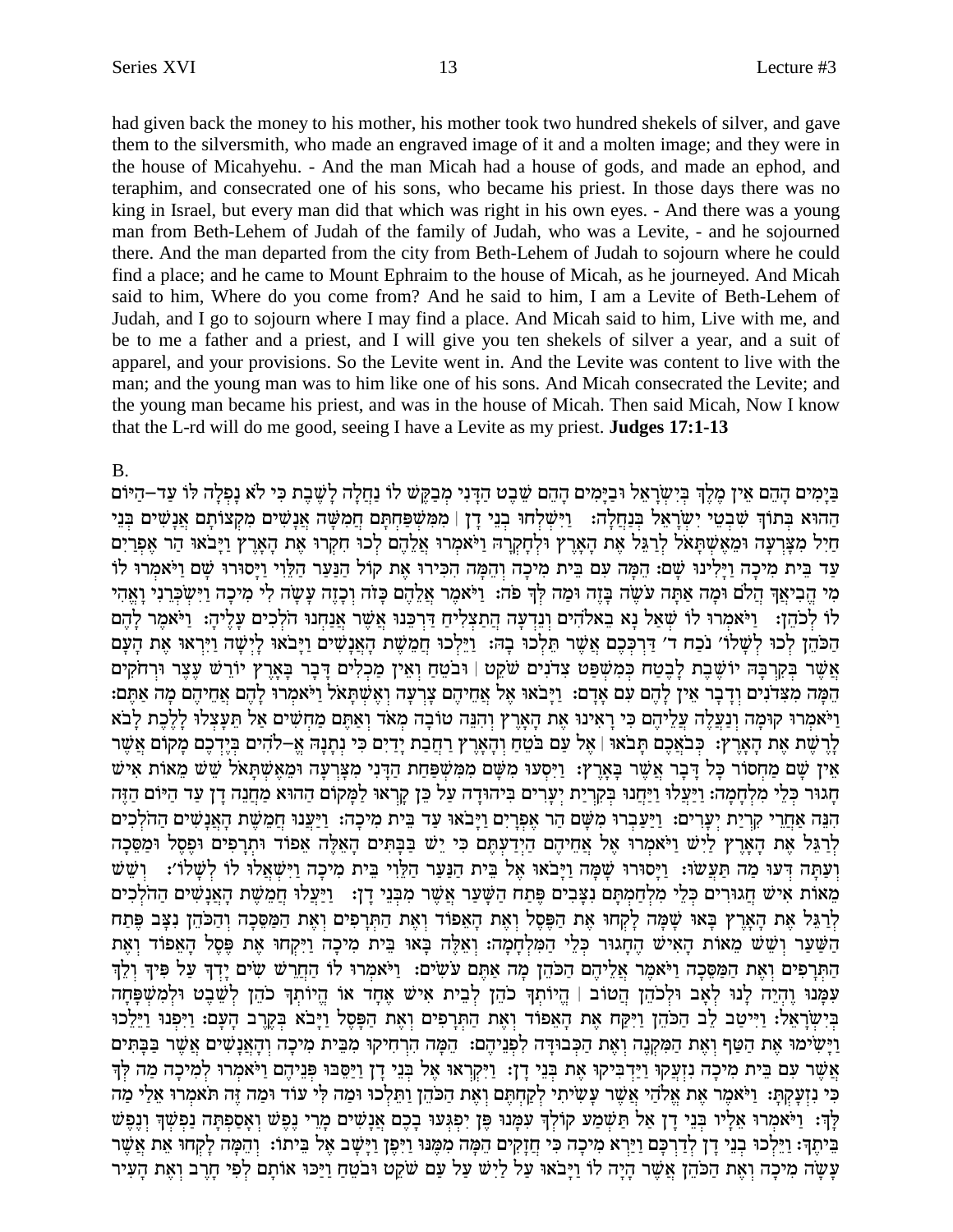שָׂרְפוּ בָאֲשׁ: וְאֵין מַצִּיל כִּי רְחוֹקָה הִיא מִצְידוֹן וְדָבָר אֵין לַהֶם עִם אַדָם וְהִיא בַּעֲמֵק אֲשֶׁר לְבֵית רְחוֹב וַיִּכְנוּ אֶת הָעִיר וַיֵּשִׁבוּ בָהּ: וַיִּקְרָאוּ שֵׁם הָעִיר דָּן בִּשֵׁם דָּן אֲבִיהֶם אֲשֵׁר יוּלַד לִיִשְׂרָאֵל וְאוּלַם לַיִּשׁ שֵׁם הַעִּיר לַרְאשׁנָה: וַיַּקִימוּ לַהֶם בְּנֵי דָן אֶת הַפָּסֶל וִיהוֹנַתַן בֵּן גֵּרְשֹׁם בֵּן מְנַשֶּׁה הוּא וּבָנָיו הַיוּ כֹהֲנִים לְשֶׁבֵט הַדִּנִי עַד יוֹם גִּלוֹת הַאֲרֵץ: וַיַּשִׂימוּ לַהֵם אֶת פֵּסֶל מִיכָה אֲשֶׁר עַשַׂה כָּל יִמֵי הֱיוֹת בֵּית הָאֵ–לֹהִים בְּשִׁלֹה: שופטים יה:א-לא

In those days there was no king in Israel; and in those days the tribe of the Danites sought for itself an inheritance to live in; for till that day all their inheritance had not yet fallen to them among the tribes of Israel. And the sons of Dan sent of their family five men from their borders, men of valor, from Zorah, and from Eshtaol, to spy out the land, and to search it; and they said to them, Go, search the land; who when they came to Mount Ephraim, to the house of Micah, they lodged there. When they were by the house of Micah, they recognized the voice of the young man the Levite; and they turned aside, and said to him, Who brought you here? and what do you do in this place? and what have you here? And he said to them, Thus and thus deals Micah with me, and has hired me, and I am his priest. And they said to him, Ask counsel, we pray you, of G-d, that we may know whether our way which we go shall be prosperous. And the priest said to them, Go in peace; before the L-rd is your way wherever you go. - Then the five men departed, and came to Laish, and saw the people who were there, how they lived in safety, after the manner of the Sidonians, quiet and secure; and there was no one in the land that put them to shame in any thing, nor was there a hereditary ruler; and they were far from the Sidonians, and had no business with any man. And they came to their brothers to Zorah and Eshtaol; and their brothers said to them, What do you say? And they said, Arise, that we may go up against them; for we have seen the land, and, behold, it is very good; and are you idle? Do not be slow to go, and to enter to possess the land. When you go, you shall come to an unsuspecting people, and to a large land; for G-d has given it to your hands; a place where there is no lack of any thing that is in the earth. And from there went from the family of the Danites, from Zorah and from Eshtaol, six hundred men girded with weapons of war. And they went up, and camped in Kiriath-Jearim, in Judah; therefore they called that place Mahaneh-Dan till this day; behold, it is behind Kiriath-Jearim. And they passed from there to Mount Ephraim, and came to the house of Micah. Then answered the five men who went to spy out the country of Laish, and said to their brothers, Do you know that there is in these houses an ephod, and teraphim, and an engraved image, and a molten image? now therefore consider what you have to do. And they turned aside there, and came to the house of the young man the Levite, to the house of Micah, and greeted him. And the six hundred men girded with their weapons of war, who were of the sons of Dan, stood by the entrance of the gate. And the five men who went to spy out the land went up, and came in there, and took the engraved image, and the ephod, and the teraphim, and the molten image; and the priest stood in the entrance of the gate with the six hundred men who were girded with weapons of war. And these went into Micah's house, and fetched the carved image, the ephod, and the teraphim, and the molten image. Then said the priest to them, What are you doing? And they said to him, Hold your peace, lay your hand upon your mouth, and go with us, and be to us a father and a priest; Is it better for you to be a priest in the house of one man, or that you should be a priest to a tribe and a family in Israel? And the priest's heart was glad, and he took the ephod, and the teraphim, and the engraved image, and went in the midst of the people. So they turned and departed, and put the little ones and the cattle and the carriage before them. And when they were a good way from the house of Micah, the men who were in the houses near to Micah's house were called out, and overtook the sons of Dan. And they shouted to the sons of Dan. And they turned their faces, and said to Micah, What ails you, that you come with such a company? And he said, You have taken away my gods which I made, and the priest, and you go